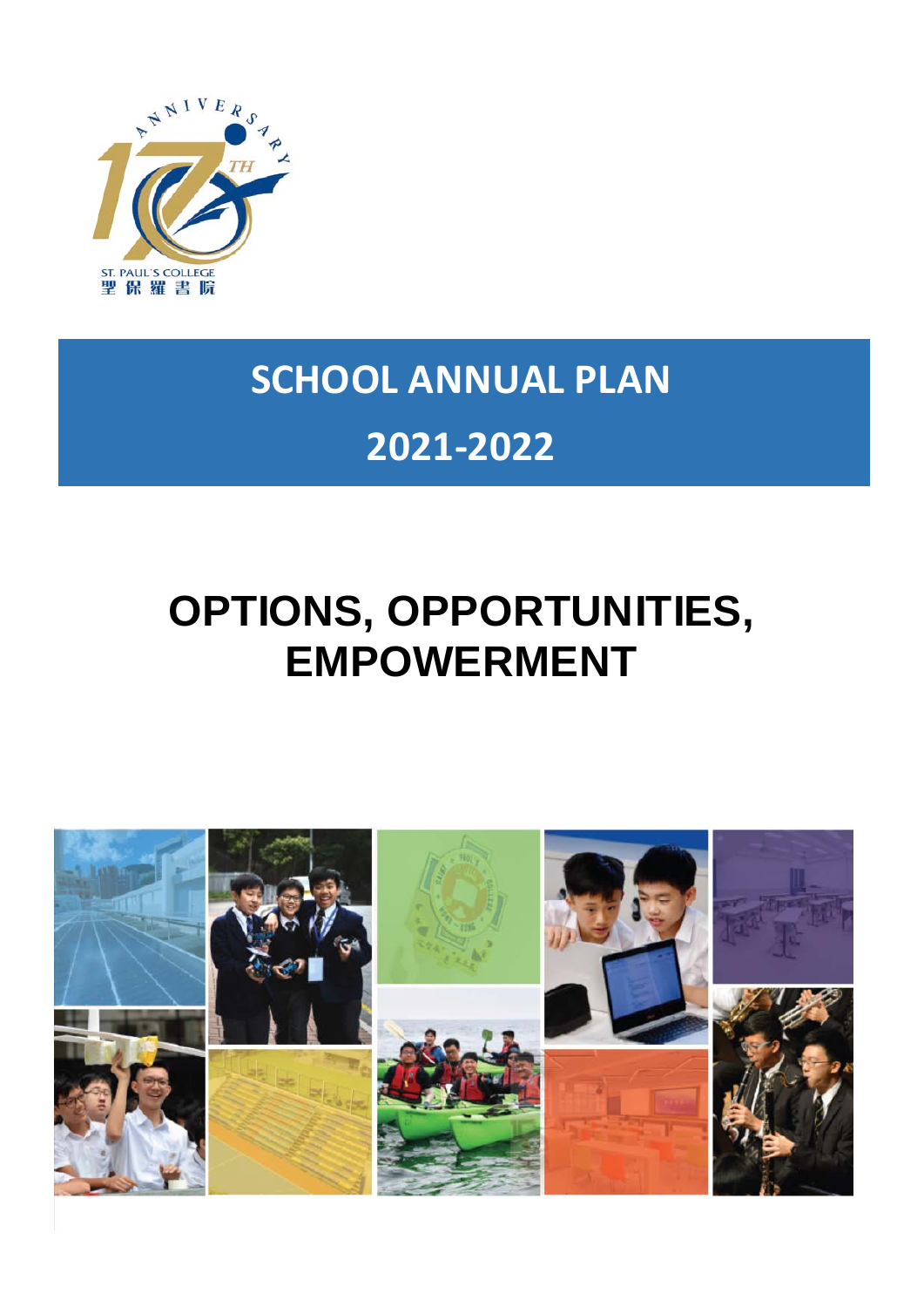## **OUR SCHOOL MISSION STATEMENT AND SCHOOL MOTTO**

The offering to Chinese youths of a modern, liberal education in the English language (but including the subject of Chinese language in the curriculum) based upon Christian principles, Protestant and Evangelical, as professed by the Sheng Kung Hui. Our school motto is **The Fear of the Lord is the Beginning of Wisdom** 寅畏上主是為智之本 **(Proverbs 9:10)**

## **OUR VISION STATEMENT**

We nurture our students to be the best of what they can be, to shine in whatever they choose to do, and to serve and lead others to make a better and more inclusive world.

## **OUR ETHOS**

Our ethos is summed up in the College song: "Brothers here we stand together, all for each and each for all". The College strives to provide an active, caring, happy and healthy environment for boys' learning, based on mutual respect and trust.

# **OUR TRADITIONS**

A tradition of Christian Education (We build our school on thee O Lord)

A tradition of Brotherhood ( All for each and each for all)

A tradition of Service and Leadership (Our watchwords: Justice, Honour, Truth and Virtue)

A tradition of Whole-person Development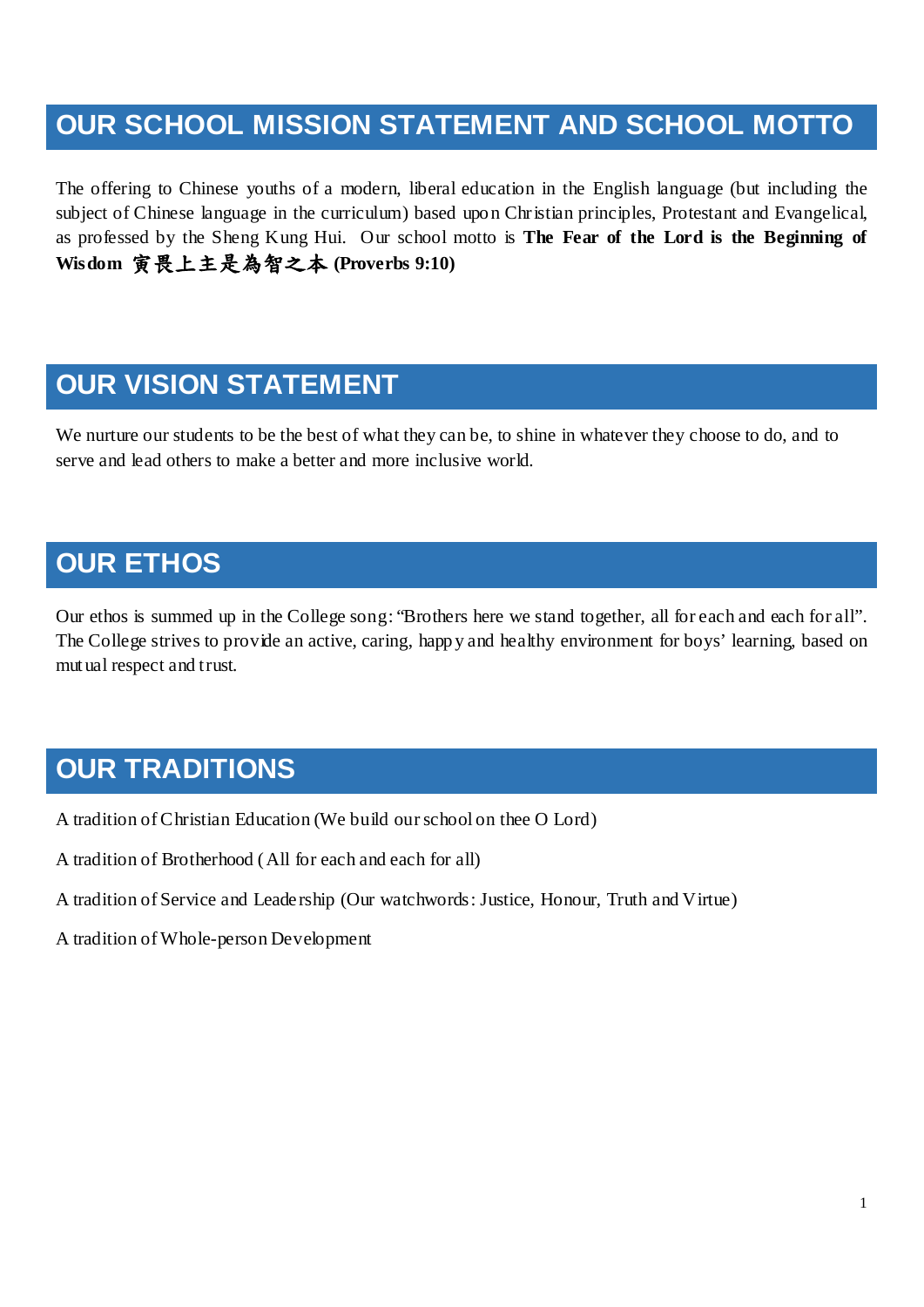# **SCHOOL DEVELOPMENT PLAN (2021-2024) – MAJOR CONCERNS**

## **An Outline**

#### **I. We nurture the mind to turn information into knowledge**

|    | <b>Major Goals</b>                                              | <b>Intended Outcomes/Targets</b> |                                                                                                                                                                     |  |  |  |  |
|----|-----------------------------------------------------------------|----------------------------------|---------------------------------------------------------------------------------------------------------------------------------------------------------------------|--|--|--|--|
| 1. | Nurture a creative and inquisitive mind                         |                                  | The College provides an academic ambience that cultivates intellectual curios ity                                                                                   |  |  |  |  |
|    |                                                                 |                                  | Students enjoy reading for learning/leisure                                                                                                                         |  |  |  |  |
|    |                                                                 |                                  | Students find learning both relevant and practical                                                                                                                  |  |  |  |  |
| 2. | Nurture a discerning and problem-solving<br>mind                |                                  | Students have the ability to find, evaluate, make judgment about and use information obtained from<br>various media sources in decision-making                      |  |  |  |  |
|    |                                                                 |                                  | Teachers can use a problem-based approach to inspire learning                                                                                                       |  |  |  |  |
| 3. | Nurture cross-cultural understanding and<br>citizenship         |                                  | Both global and national perspectives of world issues (as described in the United Nations 17<br>Sustainable Development Goals) are incorporated into the curriculum |  |  |  |  |
|    |                                                                 |                                  | Students understand and appreciate the history, culture and development of our nation                                                                               |  |  |  |  |
| 4. | Nurture a growth mindset to cope with<br>changes and challenges |                                  | Students and staff understand the value of change and challenge and feel positive about them                                                                        |  |  |  |  |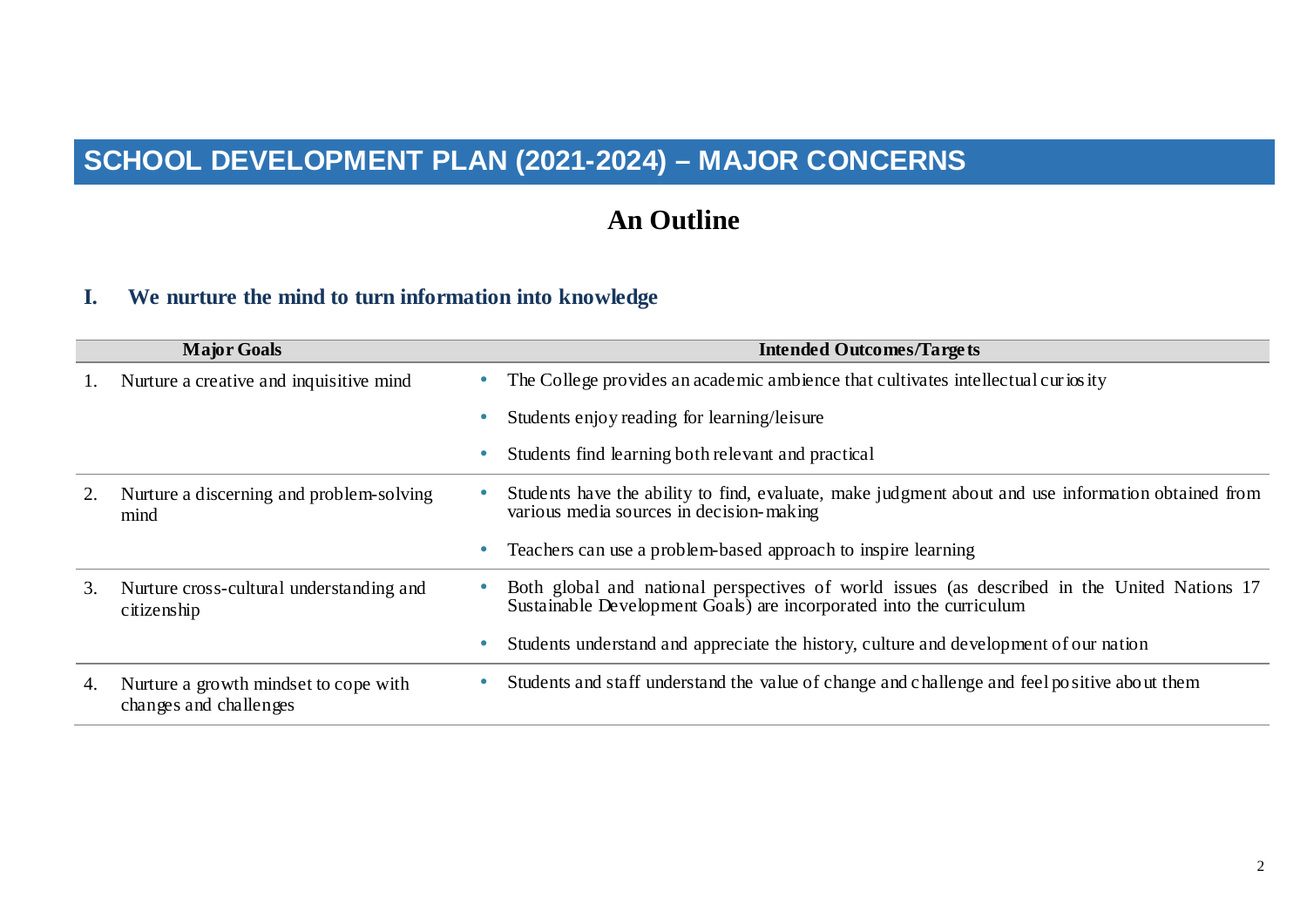## **II. We nurture the heart to turn knowledge into wisdom**

|    | <b>Major Goals</b>                     |           | <b>Intended Outcomes / Targets</b>                                                            |
|----|----------------------------------------|-----------|-----------------------------------------------------------------------------------------------|
| 5. | Foster a caring culture of respect and |           | Students and staff members understand the value of respect and empathy                        |
|    | empathy                                | $\bullet$ | Students develop a sense of belonging to the SPC community                                    |
|    |                                        |           | The school develops a culture of giving and gratitude                                         |
|    |                                        |           | Students with different abilities and needs are given adequate support                        |
| 6. | Promote a healthy lifestyle            |           | Students and staff members develop the habit of doing regular exercise and leisure activities |
|    |                                        | ۰         | Students and teachers are aware of the importance of mental wellness                          |
|    |                                        | $\bullet$ | Students and staff are aware of the importance of spiritual wellbeing                         |
|    |                                        | ۰         | Students and staff members are committed to green living                                      |

#### **III. We nurture the hands to turn wisdom into action**

|    | <b>Major Goals</b>                                 | <b>Intended Outcomes / Targets</b>                                                                                                            |  |  |  |  |
|----|----------------------------------------------------|-----------------------------------------------------------------------------------------------------------------------------------------------|--|--|--|--|
|    | Foster a culture of collaboration                  | More alumni and parents are willing to use their expertise to support the development of the College                                          |  |  |  |  |
|    |                                                    | There are more student-teacher and student-parent interactions                                                                                |  |  |  |  |
| 8. | Develop cross-cultural communication<br>competence | Students are more able to make use of their language skills to exchange ideas effectively with peers<br>and adults from different backgrounds |  |  |  |  |
|    | Develop self-management skills                     | Students demonstrate good time management, self-discipline and financial management                                                           |  |  |  |  |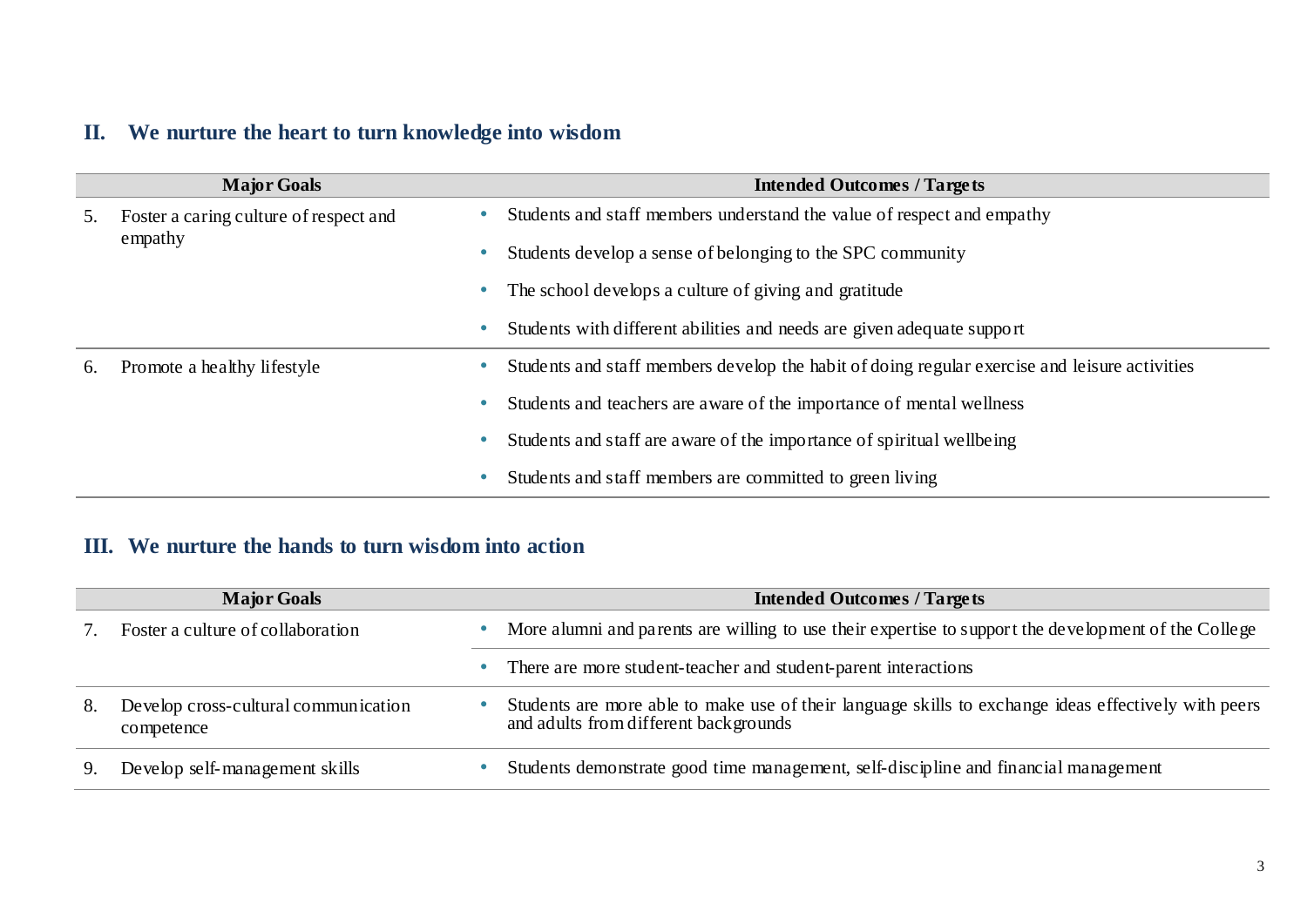# **I. WE NURTURE THE MIND TO TURN INFORMATION INTO KNOWLEDGE**

### **1. Nurture a creative and inquisitive mind**

|     | <b>Intended Outcomes /</b><br><b>Targets</b>                          | <b>Strategies / Tasks</b>                                                                                                                                                            | <b>Time</b><br><b>Scale</b> | <b>Success Criteria</b>                                                                                                             | <b>Methods of</b><br>Evaluation                              | Person-<br>in-charge                                               | <b>Resources</b><br>Required |
|-----|-----------------------------------------------------------------------|--------------------------------------------------------------------------------------------------------------------------------------------------------------------------------------|-----------------------------|-------------------------------------------------------------------------------------------------------------------------------------|--------------------------------------------------------------|--------------------------------------------------------------------|------------------------------|
| 1.1 | The College<br>provides an<br>academic<br>ambience that<br>cultivates | Conduct a structured lecture series on<br>1.1.1<br>different to pics that are of interest to<br>students                                                                             | Sep-<br>Aug                 | • At least 3 lectures are<br>arranged<br>Students show interest in<br>learning the topics                                           | Number of lectures<br>conducted<br>Participation of students | • AVP $(KYN)*$<br>$\bullet$ HoDs                                   | LWLG                         |
|     | intellectual<br>curiosity                                             | Develop an SPC Academy programme<br>1.1.2<br>to include topics such as robotics, AI,<br>flight simulation, design thinking, and<br>drones                                            | Sep-<br>Aug                 | At least 4 STEM-related<br>٠<br>courses are arranged                                                                                | • Number of courses held<br>• Participation of students      | • $VP(WHW)^*$<br>$\bullet$ STEM<br>$\bullet$ ELC<br>$\bullet$ HoDs | LWLG                         |
|     |                                                                       | 1.1.3 Make use of the campus environment<br>and campus TV to display students'<br>good work, famous quotes, interesting<br>topics and "Question of the Day"                          | Sep-<br>Jun                 | At least 6 subjects<br>٠<br>contribute materials for<br>this purpose                                                                | Participation of students                                    | • AVP $(KYN)*$<br>$\bullet$ HoDs<br>• Teacher<br>Librarian         |                              |
| 1.2 | Students enjoy<br>reading for<br>learning/leisure                     | Make reading for information part of<br>1.2.1<br>everyday school life for students                                                                                                   | Sep-<br>Aug                 | More students are used<br>٠<br>to checking and reading<br>their school emails daily                                                 | Feedback from Form<br>Teachers                               | • $VP$ (YHC) <sup>*</sup><br>$\bullet$ Form<br>Teachers            |                              |
|     |                                                                       | Have reading materials readily<br>1.2.2<br>available for students, not just in the<br>library and the classrooms, but also in<br>other suitable common areas on<br>campus and online | Sep-<br>Aug                 | Students are aware of the<br>reading materials<br>An increase in frequency<br>of use of the reading<br>materials can be<br>observed | Usage of the reading<br>materials                            | $\cdot$ Teacher<br>Librarian*<br>$\bullet$ RaC                     |                              |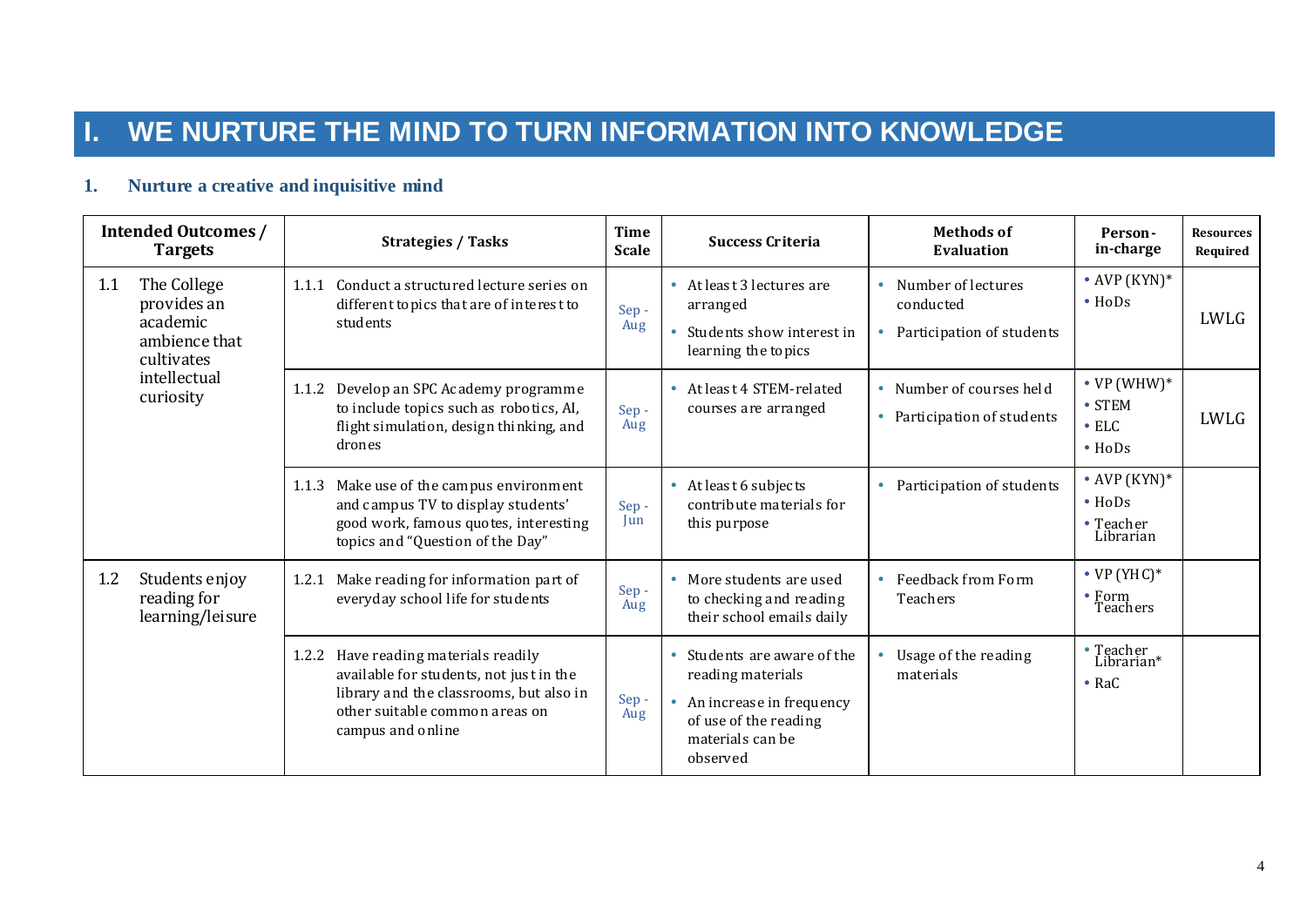| <b>Intended Outcomes /</b><br><b>Targets</b>                 | <b>Strategies / Tasks</b>                                                                                                                                                                             | <b>Time</b><br><b>Scale</b> | <b>Success Criteria</b>                                                                                                                                         | <b>Methods of</b><br><b>Evaluation</b>                                                                      | Person-<br>in-charge                                                            | <b>Resources</b><br>Required |
|--------------------------------------------------------------|-------------------------------------------------------------------------------------------------------------------------------------------------------------------------------------------------------|-----------------------------|-----------------------------------------------------------------------------------------------------------------------------------------------------------------|-------------------------------------------------------------------------------------------------------------|---------------------------------------------------------------------------------|------------------------------|
| Students enjoy<br>$1.2\,$<br>reading for<br>learning/leisure | Reintroduce structured and scheduled<br>1.2.3<br>library lessons in Forms One and Two<br>to promote reading and teach library<br>skills                                                               | Sep-<br>Aug                 | • An increase in frequency<br>of use of the reading<br>material can be observed<br>Students are able to use<br>library skills to acquire<br>resources they need | Feedback from students<br>$\bullet$<br>about the library lessons<br>Observation by the<br>Teacher Librarian | • Teacher<br>Librarian                                                          |                              |
|                                                              | 1.2.4 Schedule reading weeks and<br>encourage all departments, teams and<br>groups to participate in them                                                                                             | Sep -<br>Aug                | An increase in student<br>participation in the<br>reading week activities                                                                                       | Number of reading<br>weeks held<br>Number of departments<br>and teams involved in<br>the reading weeks      | $\cdot$ Teacher<br>Librarian*<br>$\bullet$ HoDs                                 |                              |
|                                                              | 1.2.5 Promote short, interesting and<br>accessible works and reading<br>materials in assemblies, lessons and<br>subject weeks for learning and leisure                                                | Sep-<br>Aug                 | An increase in usage<br>$\bullet$<br>frequency of the<br>materials by students                                                                                  | Materials used in the<br>events<br>Usage frequency of<br>students                                           | $\bullet$ VP (YHC) <sup>*</sup><br>$\cdot$ CC<br>$\bullet$ HoDs<br>$\bullet$ SA |                              |
|                                                              | 1.2.6 Organise and encourage student<br>participation in reading clubs, reading<br>award schemes, book report<br>competitions, "meet the author"<br>events, bookcrossing activities and<br>book fairs | Sep-<br>Aug                 | • An increase in activities<br>held<br>An increase in student<br>participation can be<br>observed                                                               | Related events held<br>$\bullet$                                                                            | • Teacher<br>Librarian*<br>$\cdot$ English<br>HoD<br>• Chinese<br>HoD           | LWLG                         |
|                                                              | Invite renowned writers, celebrities,<br>1.2.7<br>alumni and parents to share their<br>publications / reading journeys                                                                                | Sep-<br>Aug                 | • At least 3 sharing<br>sessions are held<br>An increase in student<br>participation can be<br>observed                                                         | Related sharing sessions<br>held                                                                            |                                                                                 | LWLG                         |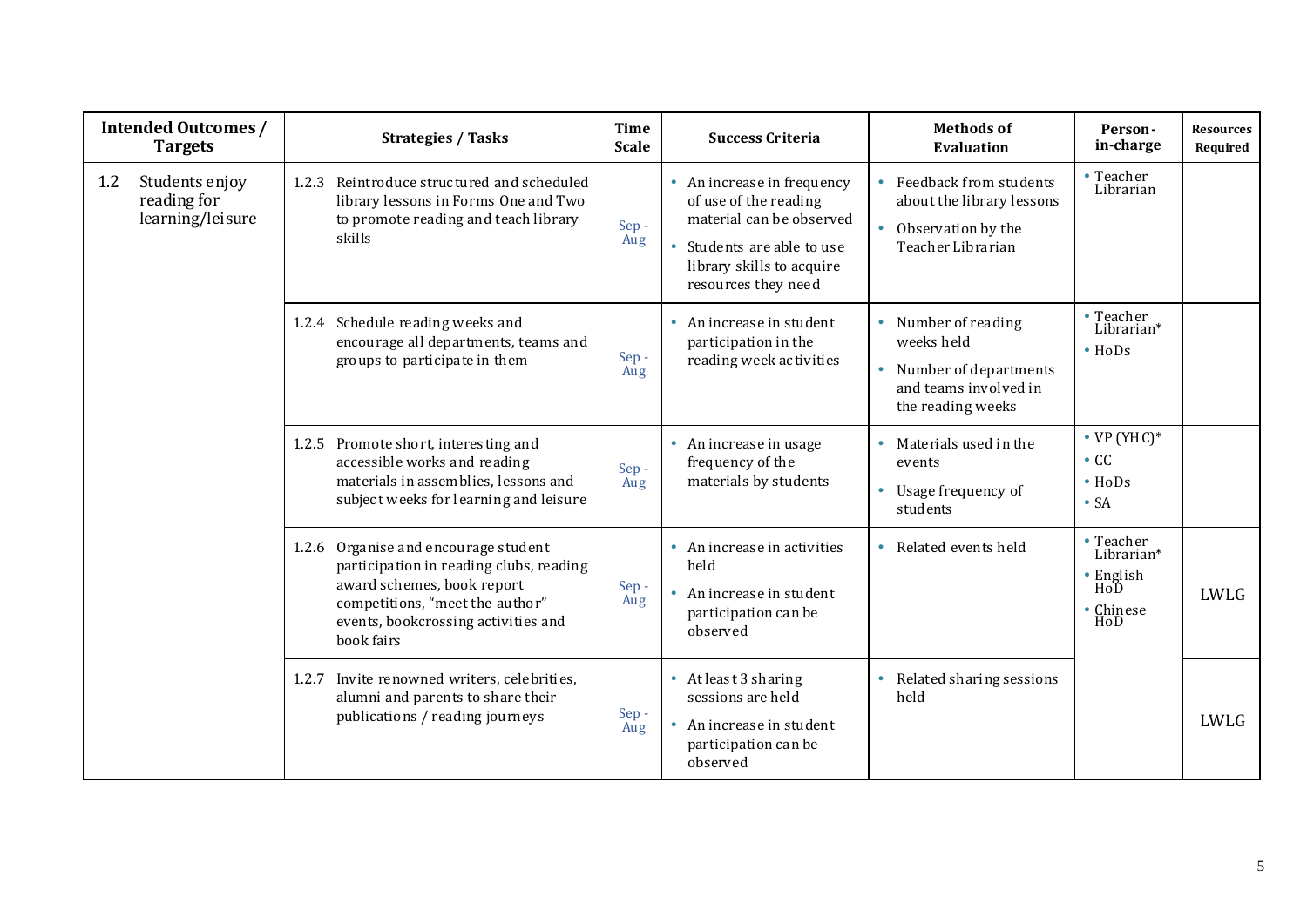| <b>Intended Outcomes /</b><br><b>Targets</b>                       | <b>Time</b><br><b>Strategies / Tasks</b><br><b>Scale</b>                                                                                                                      |                | <b>Success Criteria</b>                                                                                             | <b>Methods of</b><br>Evaluation                                                    | Person-<br>in-charge                                                          | <b>Resources</b><br>Required |
|--------------------------------------------------------------------|-------------------------------------------------------------------------------------------------------------------------------------------------------------------------------|----------------|---------------------------------------------------------------------------------------------------------------------|------------------------------------------------------------------------------------|-------------------------------------------------------------------------------|------------------------------|
| Students find<br>1.3<br>learning both<br>relevant and<br>practical | Include more hands-on workshops in<br>1.3.1<br>the formal and informal curriculum                                                                                             | Sep-<br>Aug    | An increase in frequency<br>of hands-on workshops in<br>the formal and<br>information curriculum<br>can be observed | Reports from<br>departments and teams                                              | • $VP(WHW)^*$<br>$\bullet$ AVP (KYN)<br>$\bullet$ HoDs<br>• Team<br>Convenors | LWLG                         |
|                                                                    | Offer more Applied Learning courses<br>1.3.2<br>in Form 4                                                                                                                     | Sep-<br>Aug    | Form 3 students are<br>aware of the Applied<br>Learning courses                                                     | Number of applications<br>to the Applied Learning<br>courses by Form 3<br>students | • AVP $(KYN)*$<br>$\bullet$ CM                                                |                              |
|                                                                    | Develop a more structured internship<br>1.3.3<br>programme to enhance and expand<br>students' knowledge of different<br>professions                                           | $Sep -$<br>Aug | More students show<br>interest in joining the<br>internship programme                                               | Number of internship<br>opportunities to be<br>offered                             | $\bullet$ AVP<br>$(CLW)^*$<br>$\bullet$ CM                                    |                              |
|                                                                    | 1.3.4 Explore opportunities of collaboration<br>with local universities and<br>corporations in Hong Kong / the<br>Greater Bay Area on organising study<br>programmes/projects | Sep-<br>Aug    | More programmes are<br>arranged                                                                                     | Related programmes<br>held                                                         | $\bullet$ SMT                                                                 | LWLG                         |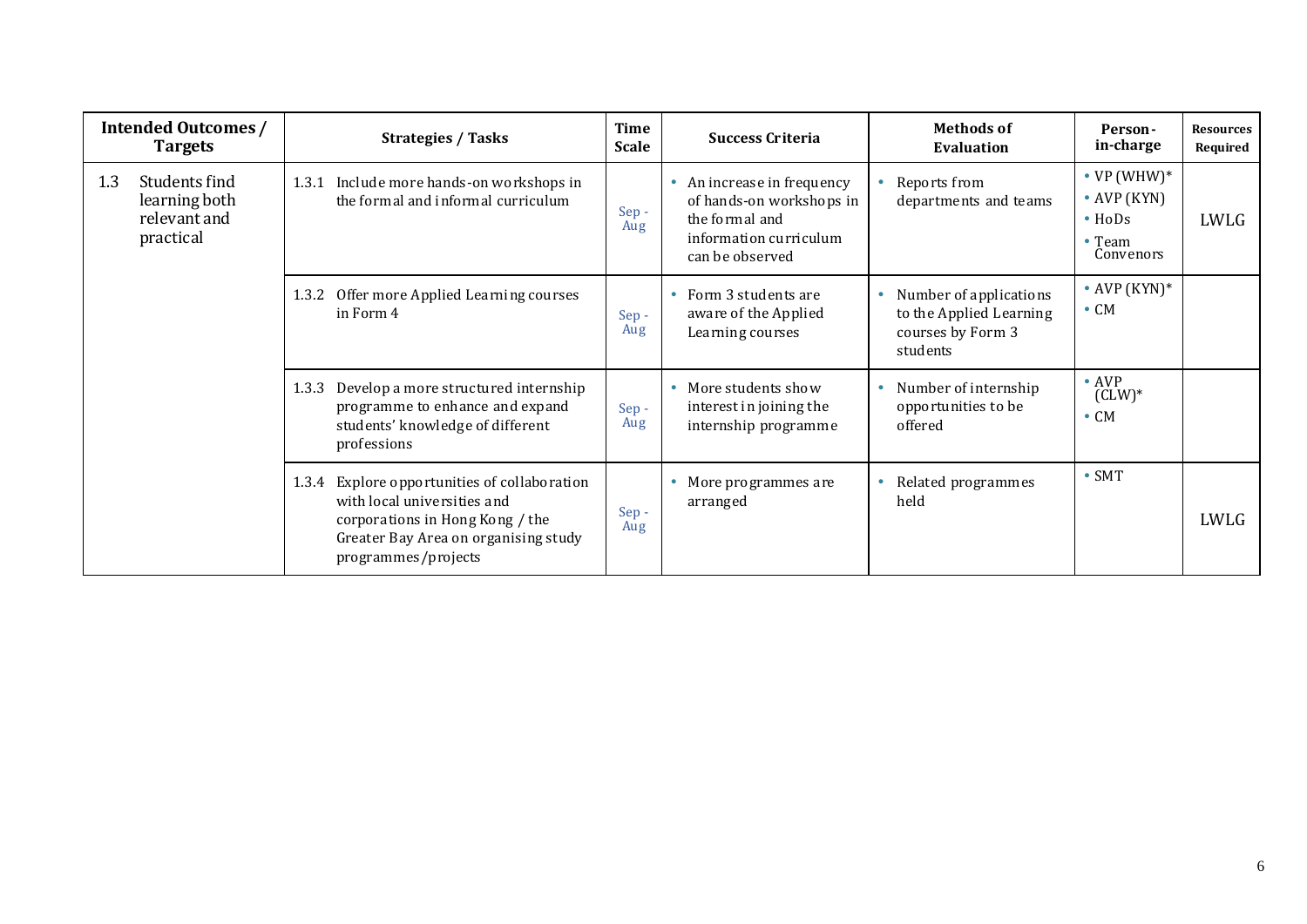## **2. Nurture a discerning and problem-solving mind**

|     | <b>Intended Outcomes /</b><br><b>Targets</b>                                                        | <b>Strategies / Tasks</b>                                                                                                                                                                                            | <b>Time</b><br><b>Scale</b> | <b>Success Criteria</b>                                                                                                                                                  | <b>Methods of</b><br><b>Evaluation</b>                     | Person-<br>in-charge                                                          | <b>Resources</b><br>Required           |
|-----|-----------------------------------------------------------------------------------------------------|----------------------------------------------------------------------------------------------------------------------------------------------------------------------------------------------------------------------|-----------------------------|--------------------------------------------------------------------------------------------------------------------------------------------------------------------------|------------------------------------------------------------|-------------------------------------------------------------------------------|----------------------------------------|
| 2.1 | Students have the<br>ability to find,<br>evaluate, make<br>judgment about<br>and use<br>information | 2.1.1 Include information literacy in all<br>subjects. Help students develop the<br>habit of authenticating the source of<br>information and comparing different<br>sources of information                           | Sep-<br>Aug                 | Students acknowledge<br>the source of information<br>used                                                                                                                | Department reports<br>• Life Ed. lessons report            | • AVP $(KYN)*$<br>$\bullet$ HoDs<br>• Guidance<br>Team (LE)<br>$\bullet$ BYOD | Informatio<br>n literacy<br>course fee |
|     | obtained from<br>various media<br>sources in decision-<br>making                                    | 2.1.2 Help students identify reliable<br>primary or secondary<br>source/information                                                                                                                                  | Sep-<br>Aug                 | Students are able to<br>identify primary or<br>secondary<br>source/information                                                                                           | • Life Ed. lessons report                                  | $\bullet$ GM                                                                  |                                        |
| 2.2 | Teachers can use a<br>problem-based<br>approach to inspire<br>learning                              | Organise professional development<br>2.2.1<br>training/workshops for teachers on<br>techniques for asking questions and<br>on the use of the problem-based /<br>design thinking approach to teaching<br>and learning | Sep-<br>Jun                 | Related programmes are<br>held                                                                                                                                           | Related programmes<br>held                                 | • PD<br>Committee                                                             |                                        |
|     |                                                                                                     | Experiment using the problem-based<br>2.2.2<br>/ design thinking approach for one of<br>the topics/units/chapters in the<br>curriculum                                                                               | Sep-<br>Jun                 | Teachers can apply<br>$\bullet$<br>techniques for asking<br>questions and problem-<br>based / design thinking<br>approach in their lessons                               | • Department reports                                       | • AVP $(KYN)*$<br>$\bullet$ HoDs                                              |                                        |
|     |                                                                                                     | 2.2.3 Implement interdisciplinary project<br>learning in the junior and senior levels<br>with the participation of external<br>partners such as the alumni<br>community                                              | Sep-<br>Jun                 | Extended Study will be<br>implemented in<br>F.4(2021-22) and F.5<br>$(2022 - 23)$<br>Interdisciplinary project<br>$\bullet$<br>learning will be held in<br>F.2 (2022-23) | Observation of student<br>participation and<br>performance | • AVP $(KYN)*$<br>$\cdot$ HODs                                                |                                        |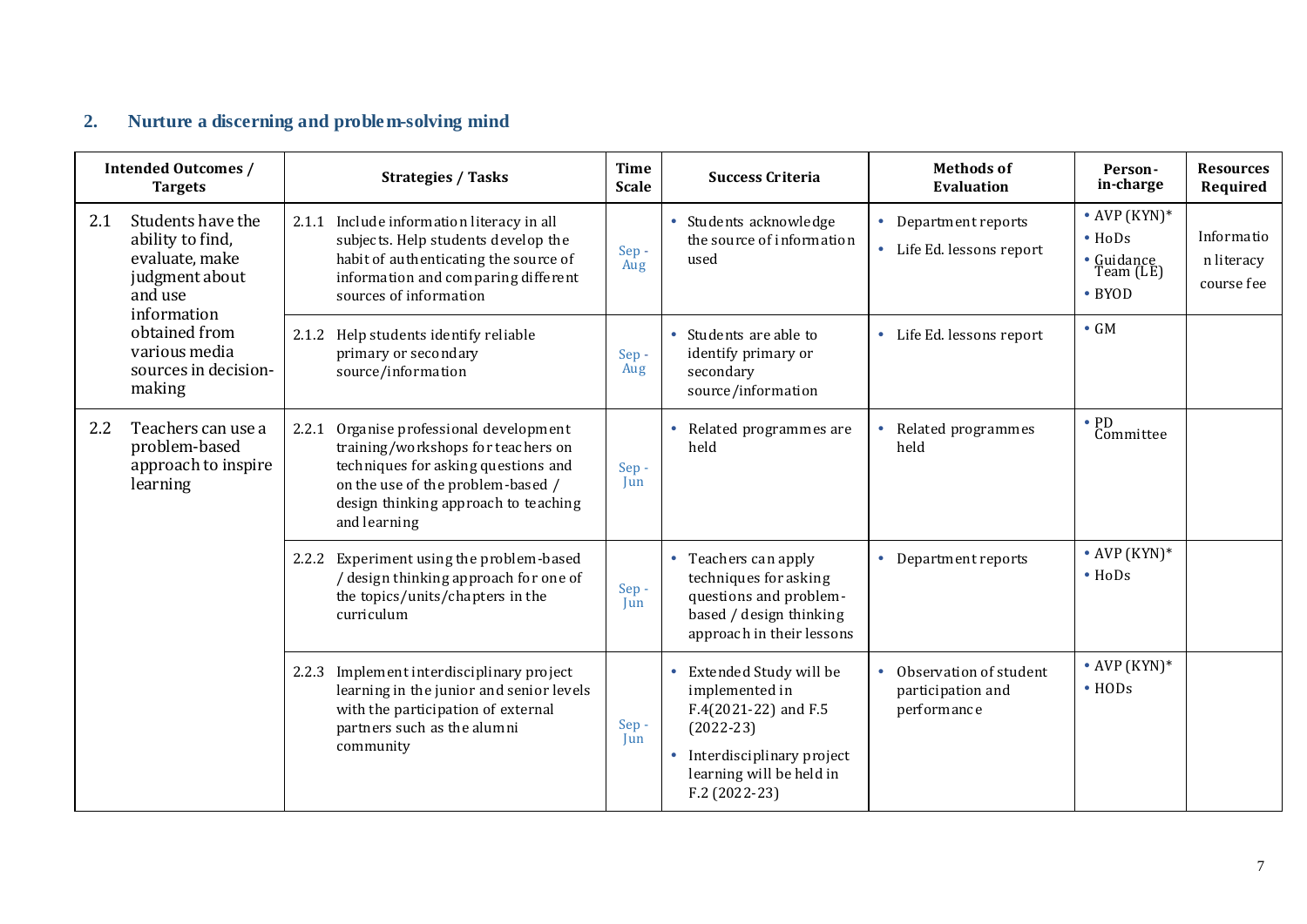| <b>Intended Outcomes /</b><br><b>Targets</b>                                  | <b>Strategies / Tasks</b>                                                                    | Time<br><b>Scale</b> | <b>Success Criteria</b>                   | <b>Methods of</b><br>Evaluation         | Person-<br>in-charge                                         | <b>Resources</b><br>Required |
|-------------------------------------------------------------------------------|----------------------------------------------------------------------------------------------|----------------------|-------------------------------------------|-----------------------------------------|--------------------------------------------------------------|------------------------------|
| 2.2<br>Teachers can use a<br>problem-based<br>approach to inspire<br>learning | 2.2.4 Organise programmes/competitions<br>to foster an entrepreneurial spirit in<br>students | $Sep -$<br>Aug       | An increase in this type of<br>programmes | Programmes organized<br>or participated | $\bullet$ AVP (KYN) <sup>*</sup><br>$\bullet$ HoDs<br>• STEM |                              |

### **3. Nurture cross-cultural understanding and citizenship**

| <b>Intended Outcomes /</b><br><b>Targets</b>                                                                                                                                                          | <b>Strategies / Tasks</b>                                                                                                                                                                                                                                                                                                                                                            | Time<br><b>Scale</b>       | <b>Success Criteria</b>                                                                                                                                                                                                       | <b>Methods of</b><br><b>Evaluation</b>                                                                                                                             | Person-<br>in-charge             | <b>Resources</b><br>Required |
|-------------------------------------------------------------------------------------------------------------------------------------------------------------------------------------------------------|--------------------------------------------------------------------------------------------------------------------------------------------------------------------------------------------------------------------------------------------------------------------------------------------------------------------------------------------------------------------------------------|----------------------------|-------------------------------------------------------------------------------------------------------------------------------------------------------------------------------------------------------------------------------|--------------------------------------------------------------------------------------------------------------------------------------------------------------------|----------------------------------|------------------------------|
| 3.1<br>Both global and<br>national<br>perspectives of<br>world issues (as<br>described in the<br>United Nations 17<br>Sustainable<br>Development<br>Goals) are<br>incorporated into<br>the curriculum | Familiarise students with the United<br>3.1.1<br>Nations 17 Sustainable Development<br>Goals (SDGs) and highlight the<br>relevance of knowledge taught in<br>different subjects to these goals<br>Use the SDGs as a framework and tool<br>3.1.2<br>to support students in developing<br>their research, critical thinking,<br>problem-solving, teamwork, and<br>communication skills | Sep-<br>May<br>Sep-<br>May | • More discussions on<br>related SDGs are<br>arranged during lessons<br>Students are more aware<br>of the 17 SDGs in various<br>topics in different<br>subjects<br>Students apply the SDGs<br>fram ework in their<br>projects | Modified scheme of work<br>incorporating the SDGs<br>Students' projects with<br>the SDGs Framework<br>Feedback from HoDs<br>Feedback from teachers<br>and students | • AVP $(KYN)*$<br>$\bullet$ HoDs |                              |
|                                                                                                                                                                                                       | Arrange and encourage student<br>3.1.3<br>participation in International Youth<br>Conferences and Model United<br>Nations activities                                                                                                                                                                                                                                                 | $Sep -$<br>Aug             | Students participate in<br>International Youth<br>Conferences and Model<br>United Nations activities                                                                                                                          | Student participation<br>Feedback from teachers<br>and students                                                                                                    | $\bullet$ OLEC                   |                              |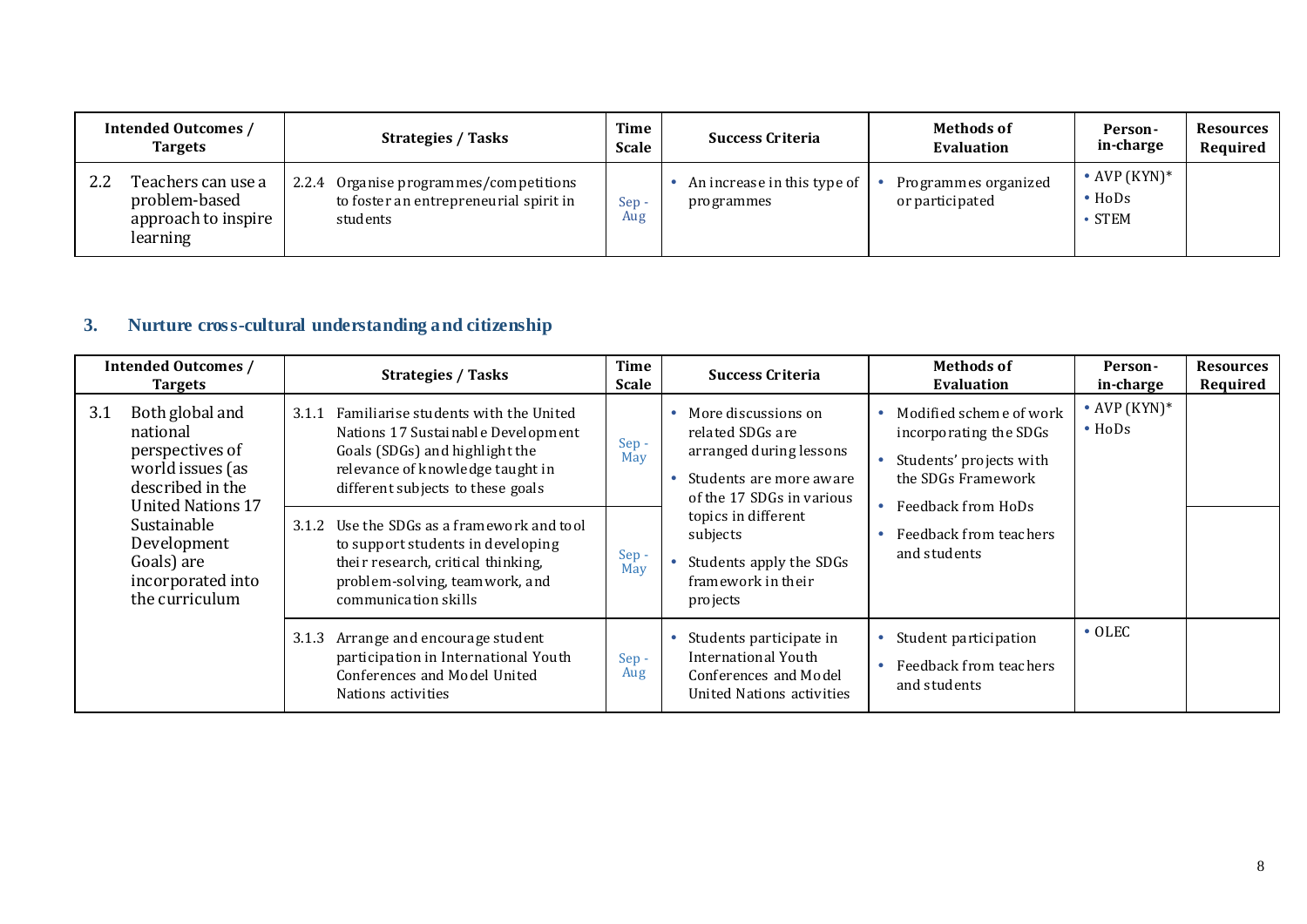|     | <b>Intended Outcomes /</b><br><b>Targets</b>                                                                                                                                                          | <b>Strategies / Tasks</b>                                                                                                                                                                                                | <b>Time</b><br><b>Scale</b> | <b>Success Criteria</b>                                                                                                                                                                                              | <b>Methods of</b><br><b>Evaluation</b>                                                                                                                                                                                                                      | Person-<br>in-charge                                                                                      | <b>Resources</b><br>Required |
|-----|-------------------------------------------------------------------------------------------------------------------------------------------------------------------------------------------------------|--------------------------------------------------------------------------------------------------------------------------------------------------------------------------------------------------------------------------|-----------------------------|----------------------------------------------------------------------------------------------------------------------------------------------------------------------------------------------------------------------|-------------------------------------------------------------------------------------------------------------------------------------------------------------------------------------------------------------------------------------------------------------|-----------------------------------------------------------------------------------------------------------|------------------------------|
| 3.1 | Both global and<br>national<br>perspectives of<br>world issues (as<br>described in the<br><b>United Nations 17</b><br>Sustainable<br>Development<br>Goals) are<br>incorporated into<br>the curriculum | 3.1.4 Help students to learn about efforts<br>made by our nation and other<br>countries to address these world<br>issues                                                                                                 | Sep-<br>May                 | A revised curricula to<br>$\bullet$<br>address world issues and<br>explain the efforts made<br>by our nation and other<br>countries                                                                                  | Revised scheme of work<br>• Feedback from teachers<br>and students                                                                                                                                                                                          | • AVP $(KYN)*$<br>$\bullet$ HoDs                                                                          |                              |
| 3.2 | Students<br>understand and<br>appreciate the<br>history, culture and<br>development of our<br>nation                                                                                                  | 3.2.1 Incorporate or strengthen the<br>teaching and learning of the history,<br>culture and development of our<br>nation into the curriculum, the co-<br>curriculum, and extracurricular<br>activities where appropriate | Sep-<br>May                 | A revised curricula to<br>strengthen students'<br>understanding of the<br>history culture and<br>development of our<br>nation<br>More discussions on the<br>development of our<br>nation                             | Revised schemes of work<br>and assessment tasks<br>Department minutes,<br>plans and reports<br>• Activities organised<br>• Student participation                                                                                                            | • AVP $(KYN)*$<br>$\bullet$ HoDs<br>$\bullet$ CMEC                                                        |                              |
|     |                                                                                                                                                                                                       | 3.2.2 Set up a room dedicated to the<br>history, culture and development of<br>St. Paul's College, Hong Kong and our<br>nation using the Quality Education<br>Fund                                                       | Sep-<br>Aug                 | • The proposal is approved<br>the QEF<br>An existing room is<br>$\bullet$<br>renovated and turned<br>into the Heritage Centre<br>for regular exhibitions<br>and workshops<br>Meet the QEF evaluation<br>requirements | Booking records<br>$\bullet$<br>Quantity and nature of<br>events held at the<br>Heritage Centre<br>• No. of students using the<br>facilities<br>No. of events arranged<br>• Student and staff<br>feedback<br>Progress reports to be<br>submitted to the QEF | • $VP$ (WHW)*<br>• Chinese<br>$H$ <sub>O</sub> D<br>• Chinese<br>History HoD<br>• LS HoD<br>• History HoD | QEF                          |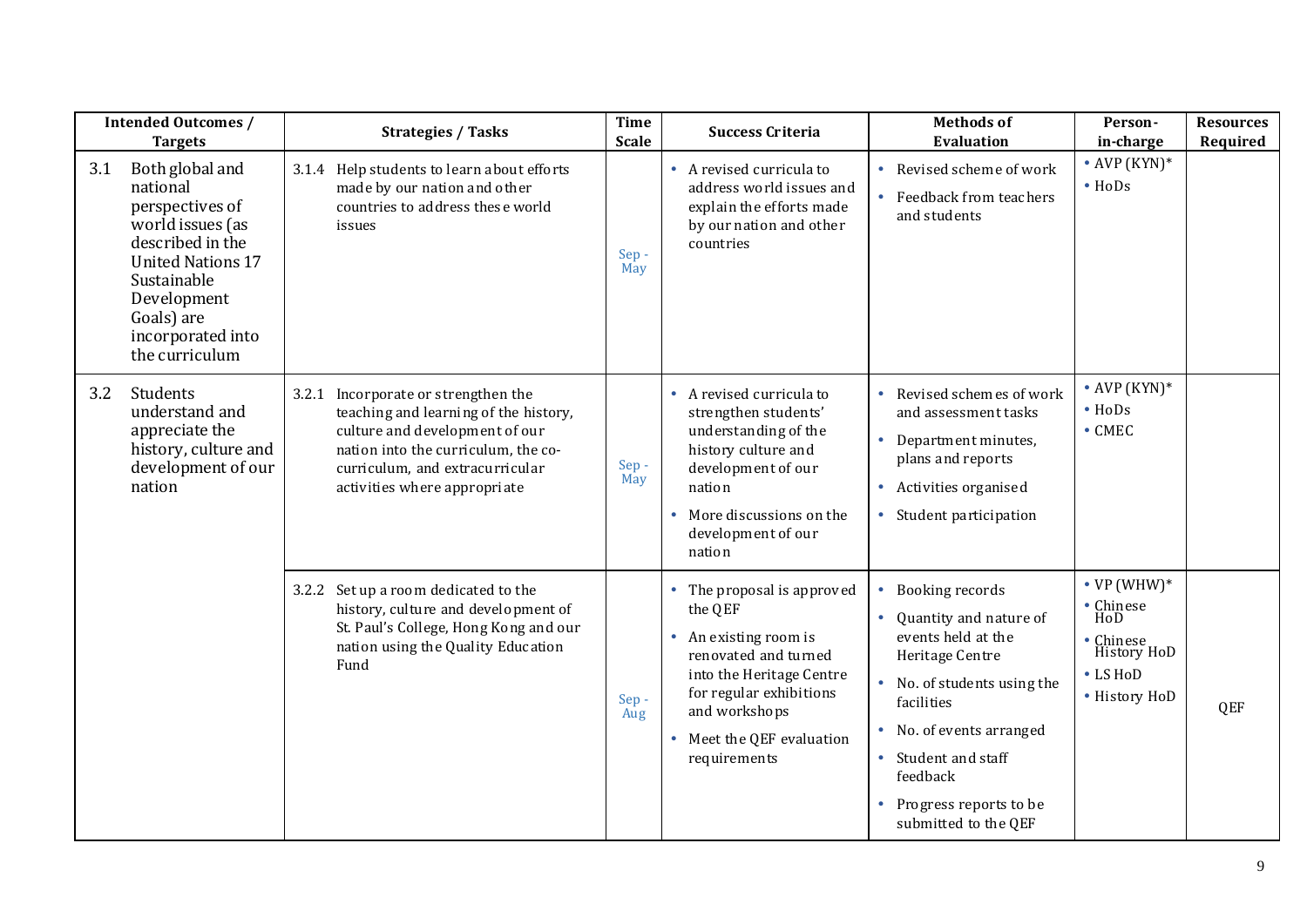### **4. Nurture a growth mindset to cope with changes and challenges**

|     | <b>Intended Outcomes /</b><br><b>Targets</b>                                                             |       | <b>Strategies / Tasks</b>                                                                                                                                                                   | <b>Time</b><br><b>Scale</b> | <b>Success Criteria</b>                                                       | <b>Methods of</b><br><b>Evaluation</b>                      | Person-<br>in-charge                                                                              | <b>Resources</b><br>Required |
|-----|----------------------------------------------------------------------------------------------------------|-------|---------------------------------------------------------------------------------------------------------------------------------------------------------------------------------------------|-----------------------------|-------------------------------------------------------------------------------|-------------------------------------------------------------|---------------------------------------------------------------------------------------------------|------------------------------|
| 4.1 | Students and staff<br>understand the<br>value of change and<br>challenge and feel<br>positive about them | 4.1.1 | Include in the formal curriculum a list<br>of books/articles/films with<br>characters who adapt to great changes<br>and develop strategies to overcome<br>challenges                        | Sep-<br>Jun                 | Creation of the reading<br>list and discussions of the<br>characters in class | Department annual<br>reports                                | $\bullet$ HoDs*<br>• Teacher<br>Librarian<br>• College<br>Librarian<br>$\bullet$ Form<br>Teachers | LWLG                         |
|     |                                                                                                          | 4.1.2 | Organise activities in leadership<br>training programmes, guidance<br>activities, Paul's Breakthrough and<br>Paul's Challenge to foster a growth<br>mindset                                 | Sep-<br>Aug                 | Participants feel more<br>confident about changes<br>and challenges           | Feedback from<br>participants                               | • $VP$ (WHW)*<br>$\bullet$ SA<br>$\bullet$ DM<br>$\bullet$ GM<br>$\bullet$ OLEC                   | <i>LWLG</i>                  |
|     |                                                                                                          | 4.1.3 | Display visual reminders of effective<br>strategies for coping with changes and<br>challenges                                                                                               | Sep-<br>Jul                 | Students and staff find<br>the reminders helpful                              | Feedback from students<br>and staff                         |                                                                                                   |                              |
|     |                                                                                                          |       | 4.1.4 Organise activities and sharing<br>sessions in the Christian Union and<br>Religious Studies lessons to encourage<br>students to rely on God for coping<br>with changes and challenges | Sep-<br>Jun                 | Students participate in<br>the activities and are<br>inspired                 | Feedback from students<br>and observations from<br>teachers | $\bullet$ CC<br>$\bullet$ HoD (R.S.)                                                              |                              |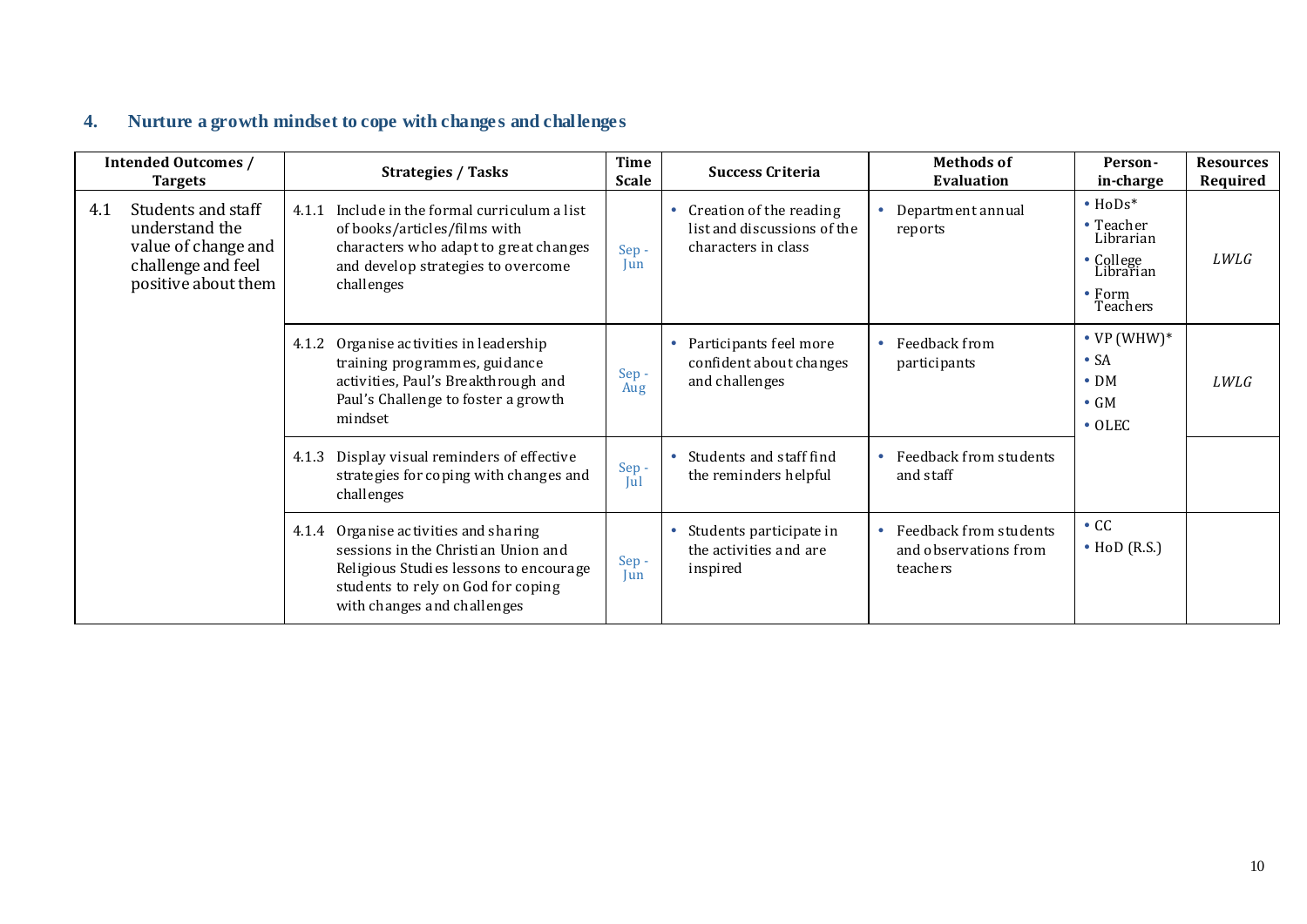# **II. WE NURTURE THE HEART TO TURN KNOWLEDGE INTO WISDOM**

#### **5. Foster a caring culture of respect and empathy**

| <b>Intended Outcomes /</b><br><b>Targets</b>                                              | <b>Strategies / Tasks</b>                                                                                                                                                                             | <b>Time</b><br><b>Scale</b> | <b>Success Criteria</b>                                                                                                                                                                                                                                                                                                                      | <b>Methods of</b><br><b>Evaluation</b>                                                                                                     | Person-<br>in-charge                                                                                | <b>Resources</b><br>Required |
|-------------------------------------------------------------------------------------------|-------------------------------------------------------------------------------------------------------------------------------------------------------------------------------------------------------|-----------------------------|----------------------------------------------------------------------------------------------------------------------------------------------------------------------------------------------------------------------------------------------------------------------------------------------------------------------------------------------|--------------------------------------------------------------------------------------------------------------------------------------------|-----------------------------------------------------------------------------------------------------|------------------------------|
| 5.1<br>Students and staff<br>members<br>understand the<br>value of respect<br>and empathy | Cultivate a culture of respect and<br>5.1.1<br>empathy in the classroom, e.g. assist<br>students to develop respect for<br>different opinions through regular<br>class discussions and presentations. | Sep-<br>Jun                 | Class activities are<br>regularly held to promote<br>respect and empathy<br>Classrooms are decorated<br>with a variety of posters<br>to promote respect and<br>empathy and students<br>are assigned to update<br>these posters monthly<br>Form Teachers discuss<br>and share good ideas<br>with others during the<br>Form Teachers' meetings | List of activities held in<br>class<br>Classroom inspection<br>Feedback from students<br>and teachers<br>Form Teachers' meeting<br>minutes | • $VP$ (WHW) <sup>*</sup><br>$\bullet$ Form<br>Teachers'<br>Convenors<br>$\bullet$ Form<br>Teachers |                              |
|                                                                                           | Choose learning and teaching<br>5.1.2<br>materials which can inculcate<br>students with the values of respect<br>and inclusiveness.                                                                   | Sep-<br>Jul                 | Relevant articles and<br>videos that can inculcate<br>positive values are used<br>in class                                                                                                                                                                                                                                                   | Inspect student<br>assignments<br>Form Teachers' meeting<br>minutes<br>Videos and articles used<br>by teachers                             | $\bullet$ HoDs*<br>• Subject<br>Teachers<br>$\bullet$ Form<br>Teachers                              |                              |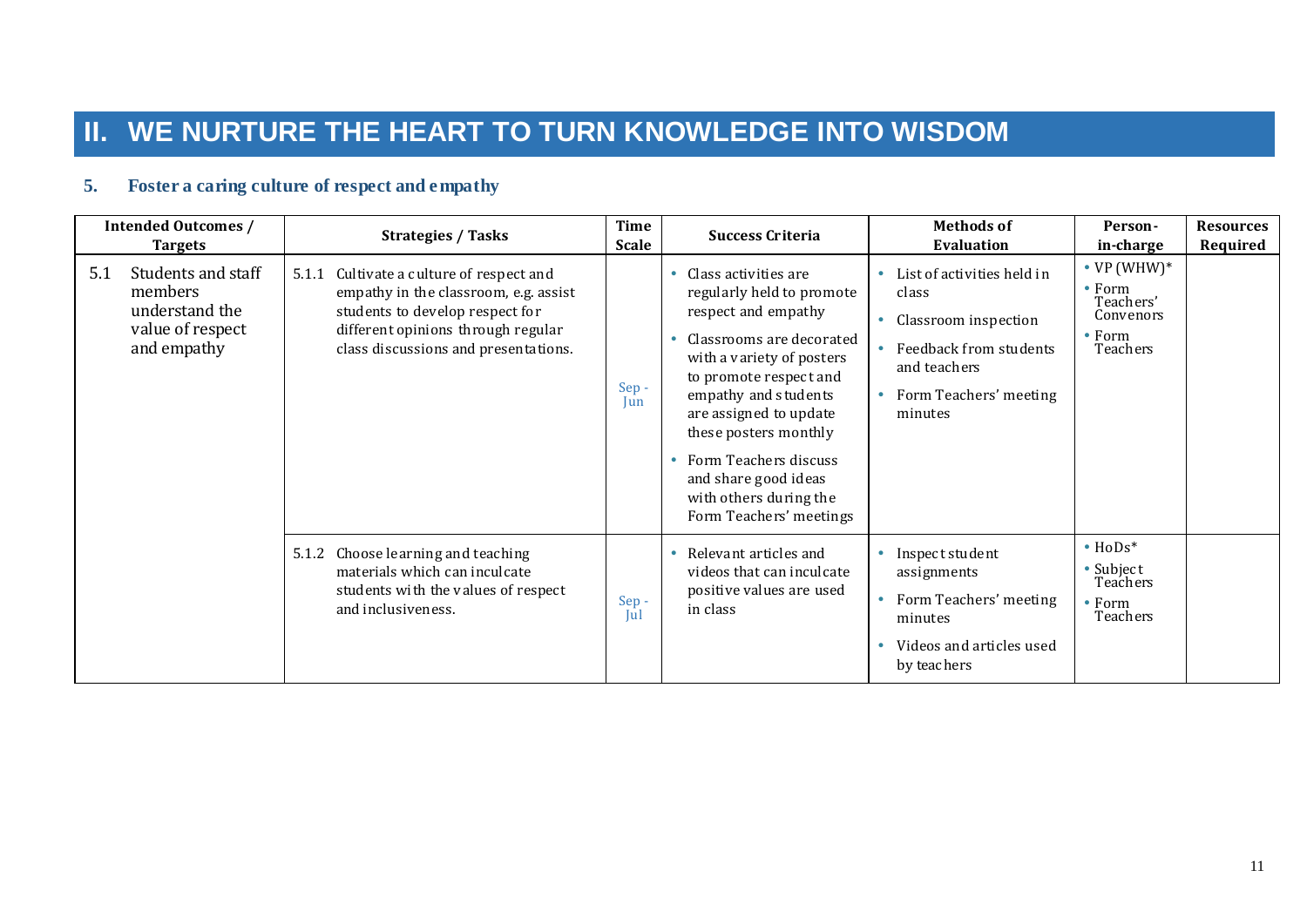|     | <b>Intended Outcomes /</b>                                                                           | <b>Strategies / Tasks</b>                                                                                                                                        | <b>Time</b><br><b>Scale</b> | <b>Success Criteria</b>                                                                                                                                                                                         | <b>Methods of</b><br><b>Evaluation</b>                                                                                                                | Person-                                                                                                          | <b>Resources</b><br>Required |
|-----|------------------------------------------------------------------------------------------------------|------------------------------------------------------------------------------------------------------------------------------------------------------------------|-----------------------------|-----------------------------------------------------------------------------------------------------------------------------------------------------------------------------------------------------------------|-------------------------------------------------------------------------------------------------------------------------------------------------------|------------------------------------------------------------------------------------------------------------------|------------------------------|
| 5.1 | <b>Targets</b><br>Students and staff<br>members<br>understand the<br>value of respect<br>and empathy | 5.1.3 Hold discussions on respect and<br>empathy during lessons and Form<br>Teachers' periods with appropriate<br>multi-media resources or reading<br>materials. | Sep-<br>Jul                 | • Form Teachers' periods<br>are structured with<br>specific themes to<br>promote respect and<br>empathy<br>Respect and empathy are<br>$\bullet$<br>the theme of class<br>activities                             | Guidelines for Form<br>Teachers<br>Supporting resources for<br>$\bullet$<br>Form Teachers<br>Feedback from Form<br>$\bullet$<br>Teachers and students | in-charge<br>• VP (WHW) $*$<br>• Form<br>Teachers'<br>Convenors<br>$\bullet$ CME<br>$\bullet$ GM<br>$\bullet$ DM |                              |
|     |                                                                                                      | 5.1.4 Organise class activities to strengthen<br>brotherhood and mutual support                                                                                  | Sep-<br>Jul                 | • Form Teachers and<br>subject teachers schedule<br>activities that can<br>promote brotherhood<br>and mutual support such<br>as volunteer service,<br>classroom decoration,<br>lunch gathering, etc.            | • List of activities<br>organized<br>Classroom inspection<br>$\bullet$<br>Feedback from students<br>and teachers                                      | • Form<br>Teachers'<br>Convenors*<br>$\bullet$ OLEC<br>$\bullet$ CME                                             |                              |
| 5.2 | Students develop a<br>sense of belonging<br>to the SPC<br>community                                  | 5.2.1 Involve as many current and past<br>students of the College as possible in<br>the 170th anniversary celebration<br>events.                                 | Sep-<br>Aug                 | Students and alumni<br>$\bullet$<br>actively engage in the<br>170 <sup>th</sup> anniversary events<br>Students and alumni take<br>$\bullet$<br>up official posts in the<br>170 <sup>th</sup> anniversary events | Student participation<br>rate<br>• No. of events that involve<br>alumni<br>No. of alumni joining<br>$\bullet$<br>• List of official posts             | • Event<br>Organisers*<br>$\bullet$ OLEC<br>$\bullet$ SA                                                         |                              |
|     |                                                                                                      | Deepen students' understanding of<br>5.2.2<br>"All for each and each for all"                                                                                    | Sep-<br>Aug                 | • Theme-based activities<br>are organized by teams,<br>departments and the<br>school such as F.1<br>Heritage Service, Activity<br>Week Programmes,<br>Assembly Talks and Peer<br>Mentorship Scheme              | Types and no. of events<br>held<br>Feedback from students<br>$\bullet$<br>and staff members<br>• APASO                                                | $\bullet$ Team<br>Convenors*<br>$\bullet$ HoDs<br>$\bullet$ Club<br>Advisors                                     |                              |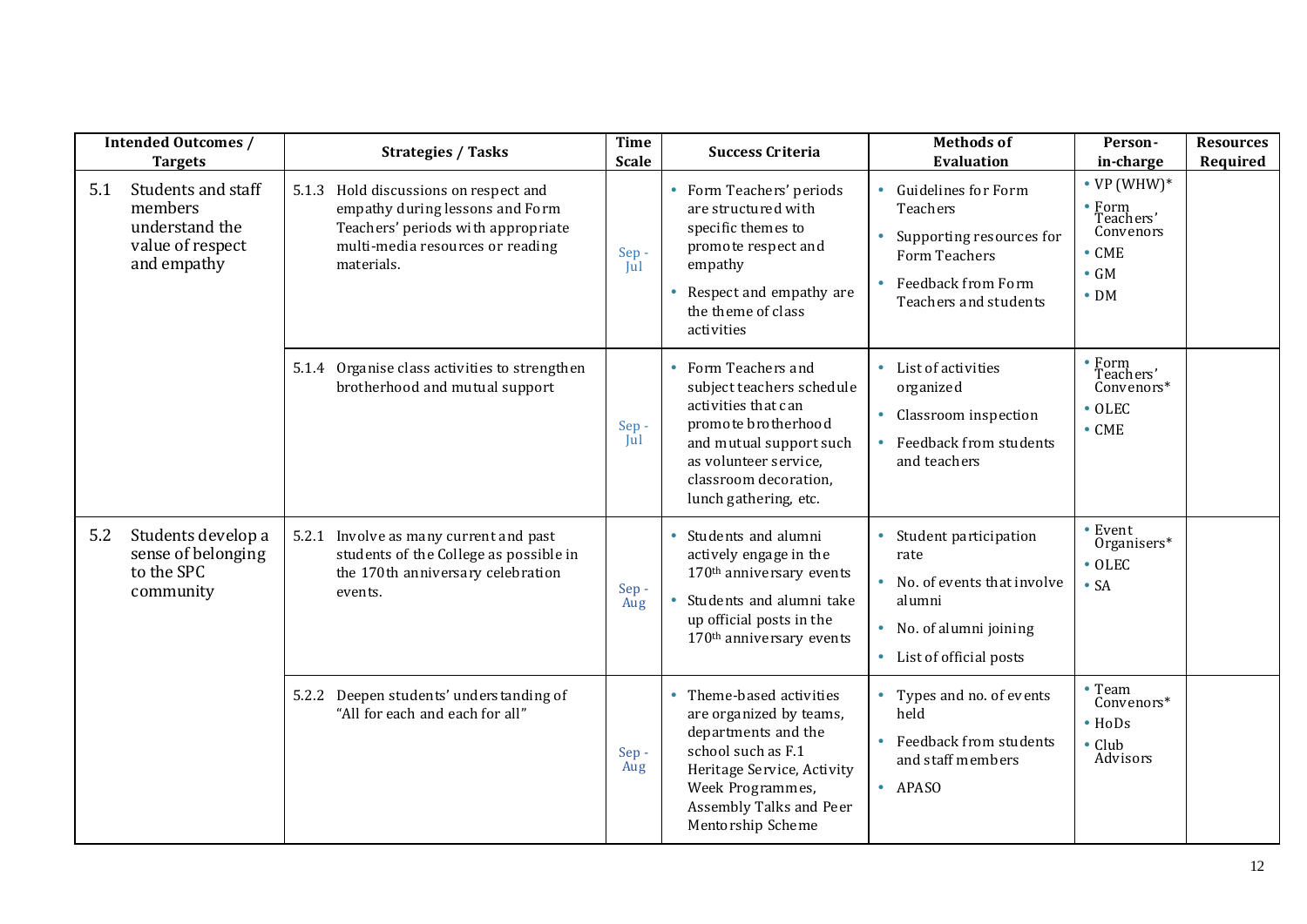|     | <b>Intended Outcomes /</b><br><b>Targets</b>                        | <b>Strategies / Tasks</b>                                                                                                                                                                                                                               | <b>Time</b><br><b>Scale</b> | <b>Success Criteria</b>                                                                                                                                                                                                            | <b>Methods of</b><br><b>Evaluation</b>                                                                                                             | Person-<br>in-charge                                                                | <b>Resources</b><br>Required |
|-----|---------------------------------------------------------------------|---------------------------------------------------------------------------------------------------------------------------------------------------------------------------------------------------------------------------------------------------------|-----------------------------|------------------------------------------------------------------------------------------------------------------------------------------------------------------------------------------------------------------------------------|----------------------------------------------------------------------------------------------------------------------------------------------------|-------------------------------------------------------------------------------------|------------------------------|
| 5.2 | Students develop a<br>sense of belonging<br>to the SPC<br>community | Organise various types of inter-house<br>5.2.3<br>and inter-class activities to strengthen<br>vertical and horizontal bonds among<br>schoolmates                                                                                                        | Sep-<br>Aug                 | Students actively<br>organize or participate in<br>inter-house and inter-<br>class activities<br>New inter-house or inter-<br>٠<br>class events are held<br>Students eagerly support<br>inter-class and inter-<br>house programmes | Types and no. of events<br>organized<br>S.A. Club Reports<br>$\bullet$<br>Feedback from students<br>and teachers<br>Student participation<br>rates | • House<br>Masters*<br>$\bullet$ SA<br>$\bullet$ Club<br>Advisors<br>$\bullet$ HoDs |                              |
|     |                                                                     | 5.2.4 Use the ALPS system to encourage<br>junior students to actively take part in<br>OLE events, including the Mentorship<br>Scheme, Peer Mentorship Scheme,<br>Scouts, Youth Red Cross, House events<br>and Students' Association Affiliated<br>Clubs | Sep-<br>Aug                 | Students use the ALPS<br>system regularly to plan<br>and monitor their<br>participation in OLE<br>programmes<br>Interim ALPS reports are<br>given to students and<br>parents once a year                                           | • ALPS reports<br>• Feedback from students                                                                                                         | $\bullet$ OLEC*<br>• Club<br>Advisors<br>$\cdot$ CLPO<br>$\cdot$ ELC                |                              |
| 5.3 | The school<br>develops a culture<br>of giving and<br>gratitude      | 5.3.1 Use "Thanksgiving" as the theme of<br>assemblies in a week or month;<br>choose hymns and bible reading<br>passages that disseminate the<br>messages of giving and gratitude                                                                       | Sep-<br>Aug                 | Students and teachers<br>appreciate these<br>assemblies and respond<br>positively<br>Hymns and bible reading<br>passages are shown on<br>campus                                                                                    | Feedback from students<br>and teachers<br>No. of assemblies<br>$\bullet$<br>organised                                                              | $\cdot$ CC*<br>• RS HoD<br>• Music HoD                                              |                              |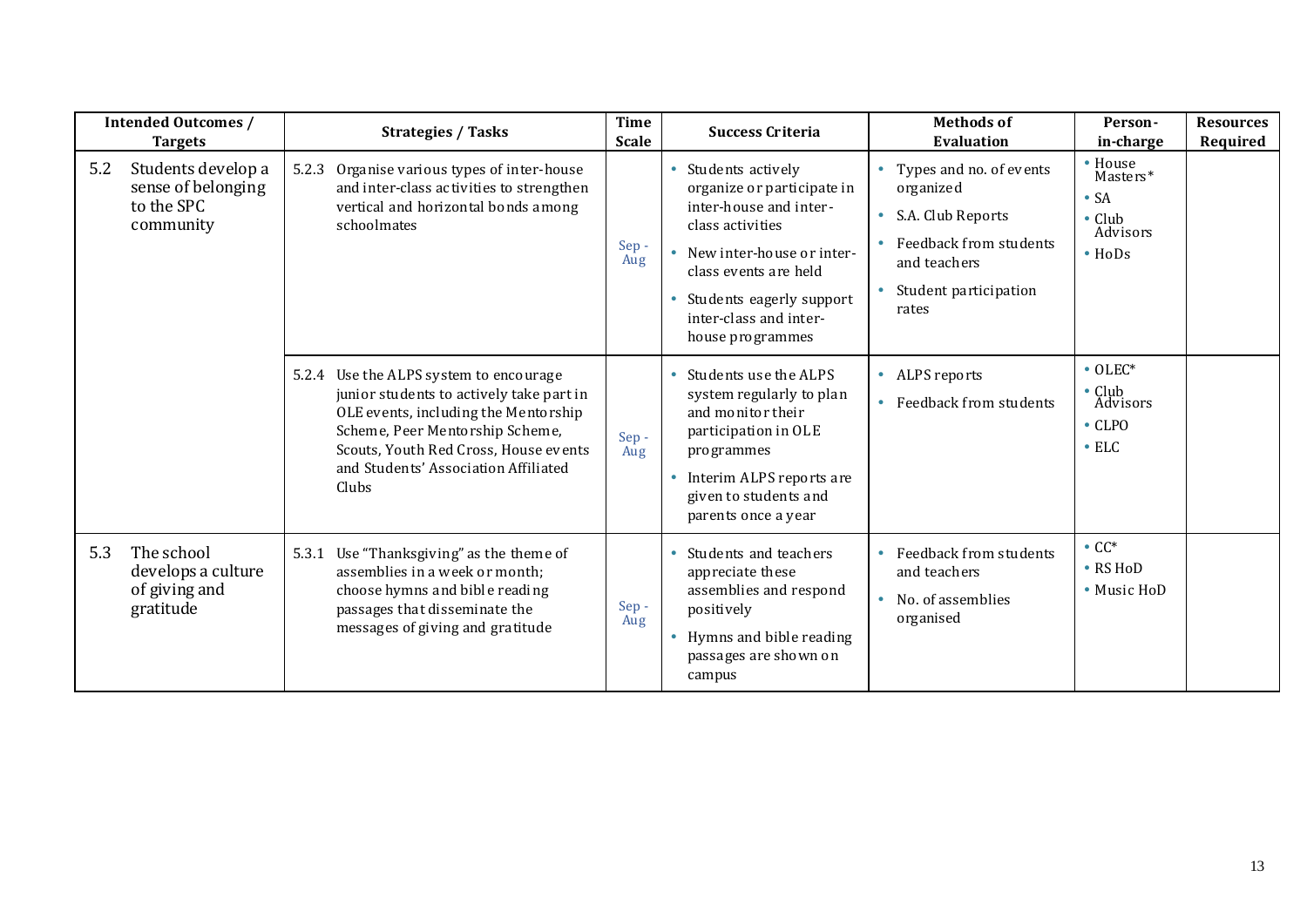|                                                                       | <b>Intended Outcomes /</b><br><b>Targets</b>                                                                                                                                  | <b>Strategies / Tasks</b>                                                                                                                                                   | <b>Time</b><br><b>Scale</b>                                                                                                                                                                                                                   | <b>Success Criteria</b>                                                                                                                                                                                                                                                                                                     | <b>Methods of</b><br><b>Evaluation</b>                                                                                                                                         | Person-<br>in-charge                                                                                          | <b>Resources</b><br>Required |
|-----------------------------------------------------------------------|-------------------------------------------------------------------------------------------------------------------------------------------------------------------------------|-----------------------------------------------------------------------------------------------------------------------------------------------------------------------------|-----------------------------------------------------------------------------------------------------------------------------------------------------------------------------------------------------------------------------------------------|-----------------------------------------------------------------------------------------------------------------------------------------------------------------------------------------------------------------------------------------------------------------------------------------------------------------------------|--------------------------------------------------------------------------------------------------------------------------------------------------------------------------------|---------------------------------------------------------------------------------------------------------------|------------------------------|
| The school<br>5.3<br>develops a culture<br>of giving and<br>gratitude | 5.3.2 Collaborate with the PTA, the<br>Students' Association and the Alumni<br>Association to organise thanksgiving<br>events to develop a culture of giving<br>and gratitude | Sep-<br>Aug                                                                                                                                                                 | • The PTA and the SPCAA<br>physically and financially<br>support events such as<br>"Teacher Day",<br>"Thanksgiving Day",<br>"Homecoming Day" etc.<br>• The Students' Association<br>organizes related<br>activities for students<br>regularly | • Feedback from students,<br>staff, parents and alumni<br>No. and types of events<br>held.<br>Questionnaires<br>$\bullet$                                                                                                                                                                                                   | • Home<br>School<br>Team <sup>*</sup><br>$\bullet$ SA<br>$\bullet$ SPCAA                                                                                                       |                                                                                                               |                              |
|                                                                       |                                                                                                                                                                               | Invite guest speakers who are alumni,<br>5.3.3<br>parents and retired teachers to share<br>their experience in doing voluntary<br>work for the College and the<br>community | Sep-<br>Apr                                                                                                                                                                                                                                   | Students and staff<br>members do volunteer<br>work regularly<br>Certificates are given to<br>۰<br>students who have<br>completed over 20<br>service hours<br>Service Union invites<br>guest speakers to<br>promote community<br>service and regularly<br>runs service projects for<br>students and staff<br>members to join | • No. of certificates<br>received.<br>Times and types of<br>volunteer work<br>organized.<br>Student and staff<br>participation rates<br>Feedback from teachers<br>and students | $\bullet$ OLEC*<br>• Service<br>Union<br>Advisors                                                             |                              |
| 5.4                                                                   | Students with<br>different abilities<br>and needs are given<br>adequate support                                                                                               | 5.4.1 Organise a "Student Tutor Scheme"<br>after school for capable senior level<br>students to give academic support to<br>junior level students every day                 | Sep-<br>Jun                                                                                                                                                                                                                                   | The "Student Tutor<br>Scheme" runs effectively<br>with a good number of<br>tutors and tutees<br>Students in need are<br>$\bullet$<br>identified and<br>recommended to join the<br>scheme                                                                                                                                    | • Feedback from tutors<br>and tutees<br>No. of participating<br>۰<br>students as tutors and<br>tutees.<br>Student academic<br>performance                                      | • $VP$ (WHW)*<br>$\bullet$ GM<br>$\bullet$ DM<br>$\bullet$ OLEC<br>$\bullet$ SA<br>$\bullet$ Form<br>Teachers |                              |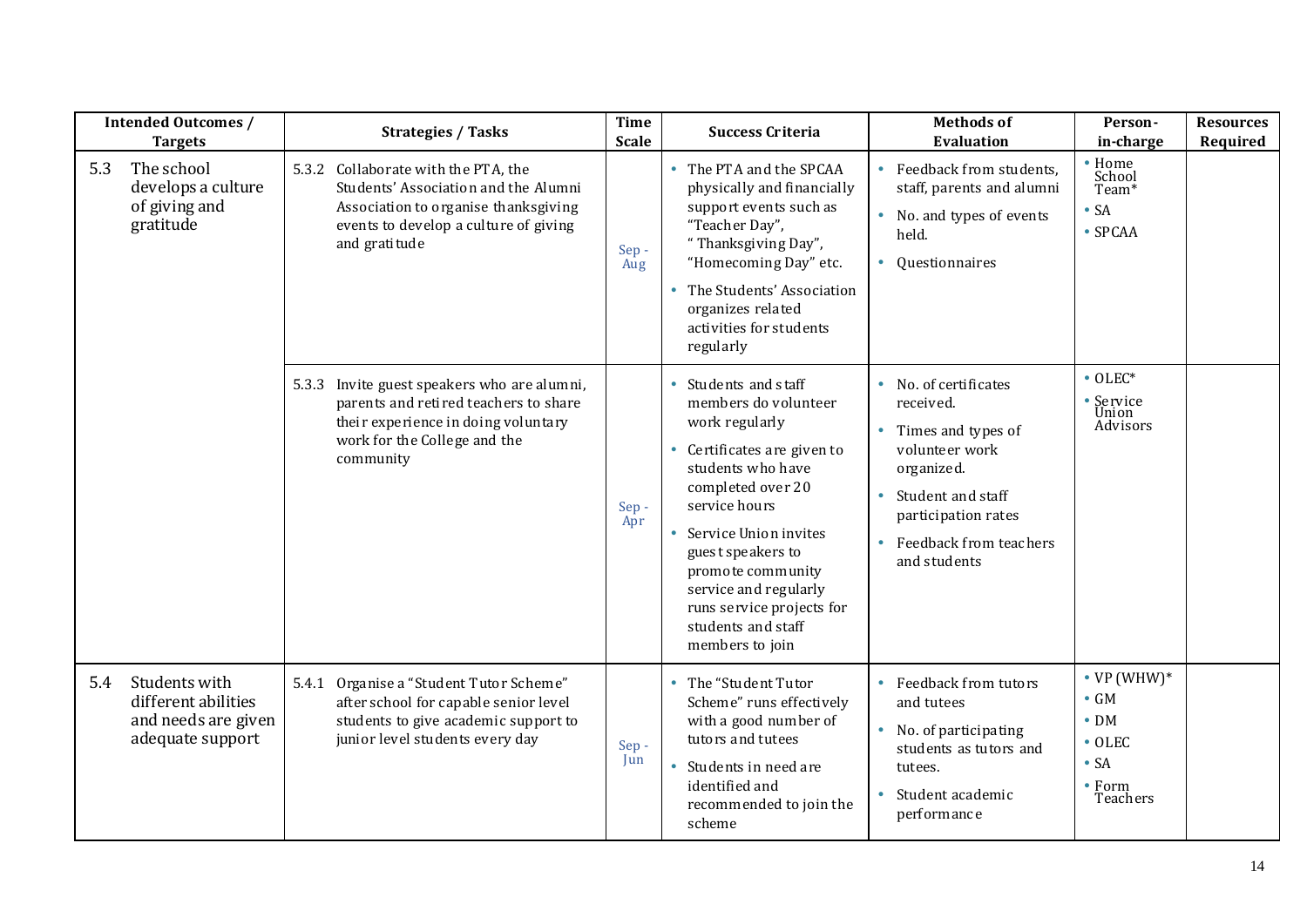|     | <b>Intended Outcomes /</b><br><b>Targets</b>                                    | <b>Strategies / Tasks</b>                                                                                                                                                                        | <b>Time</b><br><b>Scale</b> | <b>Success Criteria</b>                                                                                                                                                                                                                                                                                                                                                         | <b>Methods of</b><br><b>Evaluation</b>                                                                                                                   | Person-<br>in-charge                                                                                                           | <b>Resources</b><br>Required |
|-----|---------------------------------------------------------------------------------|--------------------------------------------------------------------------------------------------------------------------------------------------------------------------------------------------|-----------------------------|---------------------------------------------------------------------------------------------------------------------------------------------------------------------------------------------------------------------------------------------------------------------------------------------------------------------------------------------------------------------------------|----------------------------------------------------------------------------------------------------------------------------------------------------------|--------------------------------------------------------------------------------------------------------------------------------|------------------------------|
| 5.4 | Students with<br>different abilities<br>and needs are given<br>adequate support | 5.4.2 Create adequate opportunities for<br>students with different abilities to do<br>pair work and group work both inside<br>and outside the classroom                                          | Sep-<br>May                 | • Teachers assign<br>classroom tasks and<br>activities to cater for<br>learner diversity and<br>promote mutual support<br>• Teachers cater for<br>learner diversity in class<br>and use a wider range of<br>teaching materials,<br>homework assignments,<br>assessment tasks, and<br>examination question<br>types for students of<br>different abilities to<br>achieve success | • Lesson observations<br>Feedback from students<br>and teachers<br>Types of assessments                                                                  | $\bullet$ HoDs*<br>$\bullet$ SENCO                                                                                             |                              |
|     |                                                                                 | 5.4.3 Adopt an early intervention approach<br>to identifying less capable students,<br>the SENs and the gifted and provided<br>customized enhancement classes and<br>enrichment courses for them | Sep-<br>May                 | • Data are collected and<br>analyzed to identify both<br>weak and strong students<br>to give them adequate<br>support<br>Communication channels<br>$\bullet$<br>are available for teachers<br>to make referrals/<br>recommendations                                                                                                                                             | Lists of students<br>recommended.<br>Students' academic<br>performance and<br>attendance records of the<br>enhancement classes and<br>enrichment courses | • AVP $(KYN)*$<br>• Gifted<br>Education<br>Coordinator<br>$\cdot$ SENCO<br>$\bullet$ HoDs<br>$\bullet$ Form<br><b>Teachers</b> |                              |
|     |                                                                                 | 5.4.4 Adopt a whole-school approach to<br>support students with special<br>education needs and equip teachers<br>with necessary knowledge and skills                                             | Sep-<br>Aug                 | Teachers attend<br>٠<br>"Learners' Diversity" and<br>"SEN" courses<br>Resources on "Teaching<br>۰<br>students with learning<br>diversity" and "SEN" are<br>given to teachers from<br>time to time                                                                                                                                                                               | • Questionnaires<br>• Feedback from teachers<br>• List of Staff Development<br>Programmes<br>• Staff Appraisal Forms                                     | $\cdot$ SENCO*<br>$\bullet$ PD<br>$\bullet$ HODs                                                                               |                              |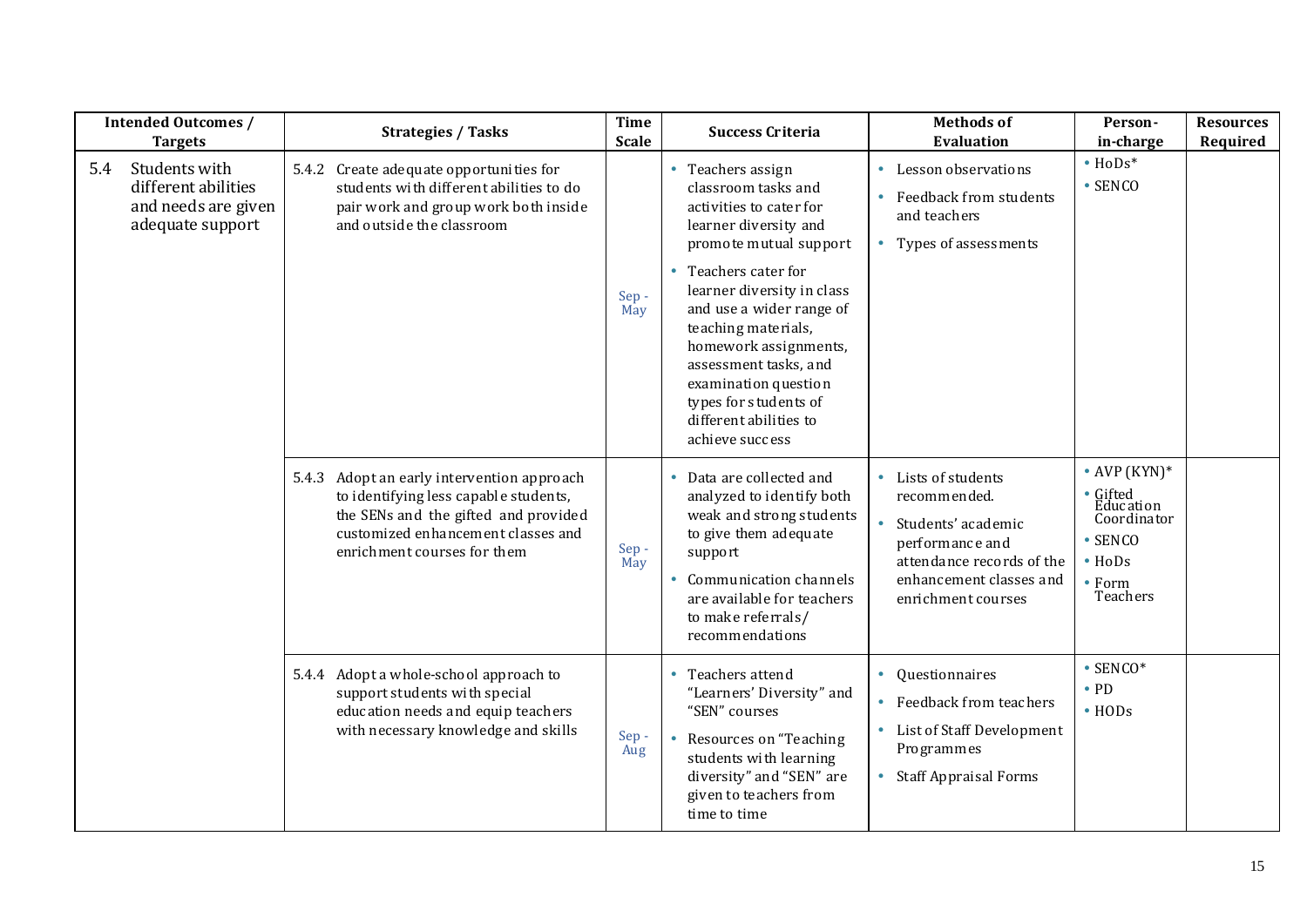### **6. Promote a healthy lifestyle**

|                   | <b>Intended Outcomes /</b><br><b>Targets</b>                                                   | <b>Strategies / Tasks</b>                                                                                             | <b>Time</b><br><b>Scale</b> | <b>Success Criteria</b>                                                                                                                                                                                                                                                     | <b>Methods of</b><br><b>Evaluation</b>                                                                                                                                    | Person-<br>in-charge                  | <b>Resources</b><br>Required |
|-------------------|------------------------------------------------------------------------------------------------|-----------------------------------------------------------------------------------------------------------------------|-----------------------------|-----------------------------------------------------------------------------------------------------------------------------------------------------------------------------------------------------------------------------------------------------------------------------|---------------------------------------------------------------------------------------------------------------------------------------------------------------------------|---------------------------------------|------------------------------|
| 6.1<br>activities | Students and staff<br>members develop<br>the habit of doing<br>regular exercise<br>and leisure | 6.1.1 Set realistic and progressive targets<br>for all students and staff members to<br>achieve                       | Sep-<br>Aug                 | Teachers and students<br>achieve those targets<br>suggested by the P.E.<br>Department                                                                                                                                                                                       | Feedback from teachers<br>and students<br>Collect sports<br>participation data from<br>students and teachers<br>using google form                                         | • Sports<br>Master*<br>$\bullet$ OLEC |                              |
|                   |                                                                                                | Check the BMI of students and work<br>6.1.2<br>out fitness improvement plans with<br>these students and their parents | Sep-<br>Jul                 | • Teachers and students<br>use BMI to monitor body<br>weights<br>Students who are<br>underweight /<br>overweight follow fitness<br>improvement plans<br>Facilities are easily<br>accessible to students<br>and staff members for<br>them to check body<br>weight and height | Collect data from<br>students and teachers<br>using google form<br>No. of students who need<br>the fitness improvement<br>plans<br>Feedback from teachers<br>and students | • Sports<br>Master*<br>$\bullet$ OLEC |                              |
|                   |                                                                                                | Sports facilities are easily accessible<br>6.1.3<br>and upgraded to make fitness training<br>enjoyable and common     | Sep-<br>Jul                 | More exercise bikes and<br>fitness training<br>equipment are ready for<br>use on campus<br>Staff and students book<br>sports facilities more<br>often                                                                                                                       | Frequency of students<br>and staff members using<br>sports facilities.<br>Booking records<br>No. and types of sports<br>$\bullet$<br>equipment added.                     | • $VP$ (WHW)*<br>• Sports<br>Master   |                              |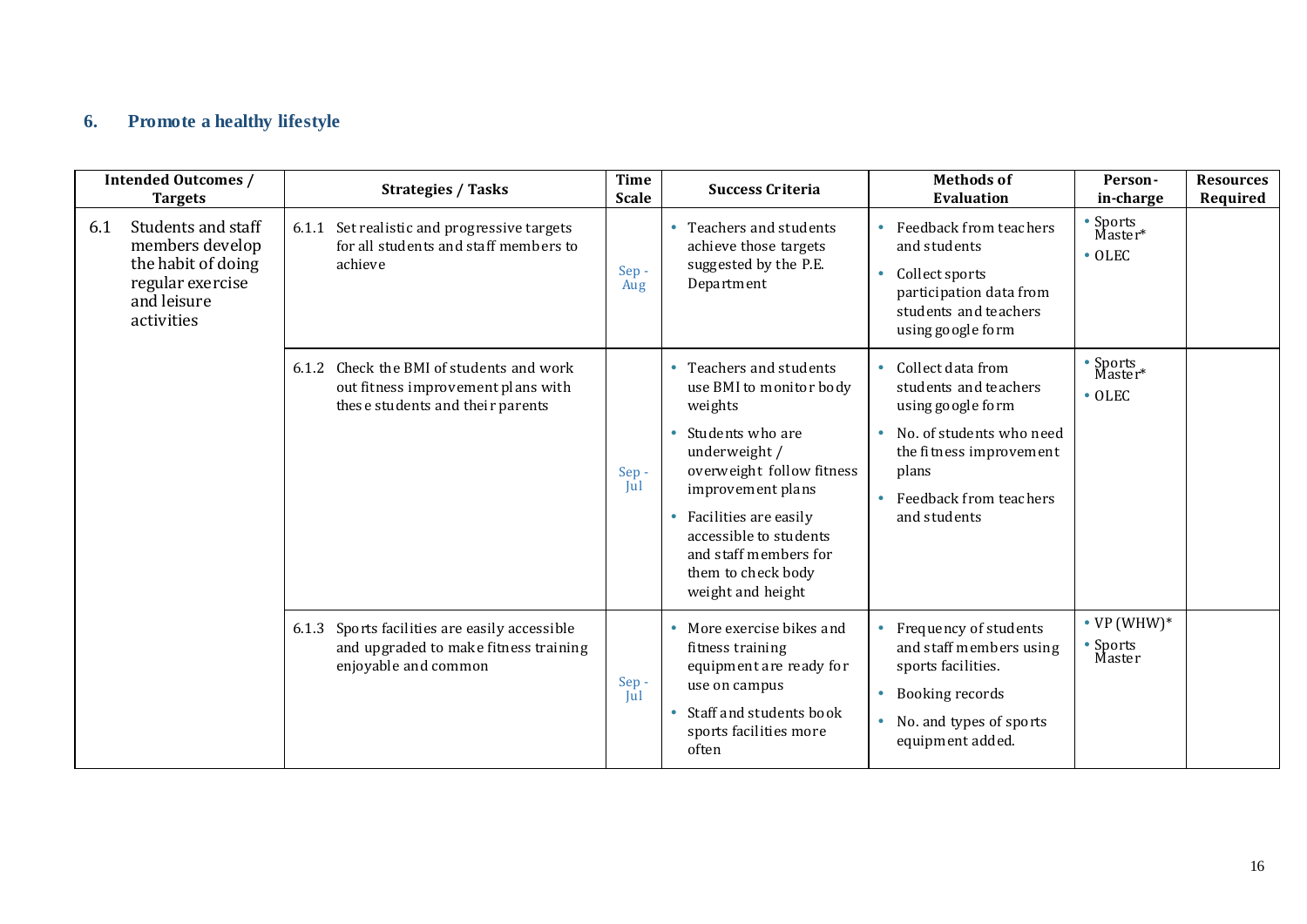|     | <b>Intended Outcomes /</b><br><b>Targets</b>                                                                 | <b>Strategies / Tasks</b>                                                                                                                                       | <b>Time</b><br><b>Scale</b> | <b>Success Criteria</b>                                                                                                                               | <b>Methods of</b><br><b>Evaluation</b>                                                                                                                | Person-<br>in-charge                                                | <b>Resources</b><br>Required |
|-----|--------------------------------------------------------------------------------------------------------------|-----------------------------------------------------------------------------------------------------------------------------------------------------------------|-----------------------------|-------------------------------------------------------------------------------------------------------------------------------------------------------|-------------------------------------------------------------------------------------------------------------------------------------------------------|---------------------------------------------------------------------|------------------------------|
| 6.1 | Students and staff<br>members develop<br>the habit of doing<br>regular exercise<br>and leisure<br>activities | 6.1.4 Encourage students to join the School<br>Physical Fitness Award Scheme<br>organised by the EDB and<br>acknowledge their participation and<br>achievements | Sep-<br>Jun                 | • Students receive awards<br>under the SPFAS<br>Students input these<br>$\bullet$<br>awards into the ALPS<br>system                                   | • No. of students who<br>receive the awards<br>• ALPS reports                                                                                         | • Sports<br>Master*<br>$\bullet$ OLEC<br>$\bullet$ Club<br>Advisors |                              |
|     |                                                                                                              | Incorporate health education into the<br>6.1.5<br>existing science curriculum and<br>highlight the importance of a healthy<br>diet                              | Sep-<br>Jun                 | • Health Education is part<br>of the science curriculum<br>Science teachers help to<br>$\bullet$<br>promote health education<br>to students           | Lesson observations<br>• Feedback from teachers<br>and students                                                                                       | • Heads of<br>Science<br>Department<br>• Science<br>Teachers        |                              |
|     |                                                                                                              | Organise more sports activities for<br>6.1.6<br>students and staff to encourage a<br>more active lifestyle                                                      | Sep-<br>Jul                 | Regular sports activities<br>for staff and students<br>such as ball games, yoga,<br>bowling and hiking are<br>organized by teams, clubs<br>and groups | Types and no. of sports<br>activities<br>Staff participation rate<br>$\bullet$<br>Feedback from staff<br>members                                      | • Sports<br>Master*<br>$\bullet$ SA<br>$\bullet$ Club<br>Advisors   |                              |
| 6.2 | Students and<br>teachers are aware<br>of the importance<br>of mental wellness                                | Schedule mental wellness talks and<br>6.2.1<br>workshops for students and staff<br>members to increase their awareness<br>of mental wellness                    | Sep-<br>Jul                 | • Mental wellness talks and<br>workshops are organized<br>for students, staff and<br>parents regularly                                                | • No. of events organized<br>• Types of events<br>organized<br><b>APASO</b><br>$\bullet$<br>Feedback from students.<br>$\bullet$<br>parents and staff | $\cdot$ VP (WHW) $*$<br>$\bullet$ GM                                |                              |
|     |                                                                                                              | 6.2.2 Display visual reminders of the<br>importance of a balanced lifestyle<br>with adequate rest and exercises                                                 | Sep-<br>Aug                 | Posters and notices are<br>put up in prominent<br>areas to alert staff and<br>students to the<br>importance of having a<br>balanced lifestyle         | Poster contents and<br>locations<br>Feedback from staff<br>$\bullet$<br>members and students                                                          | $\bullet$ GM                                                        |                              |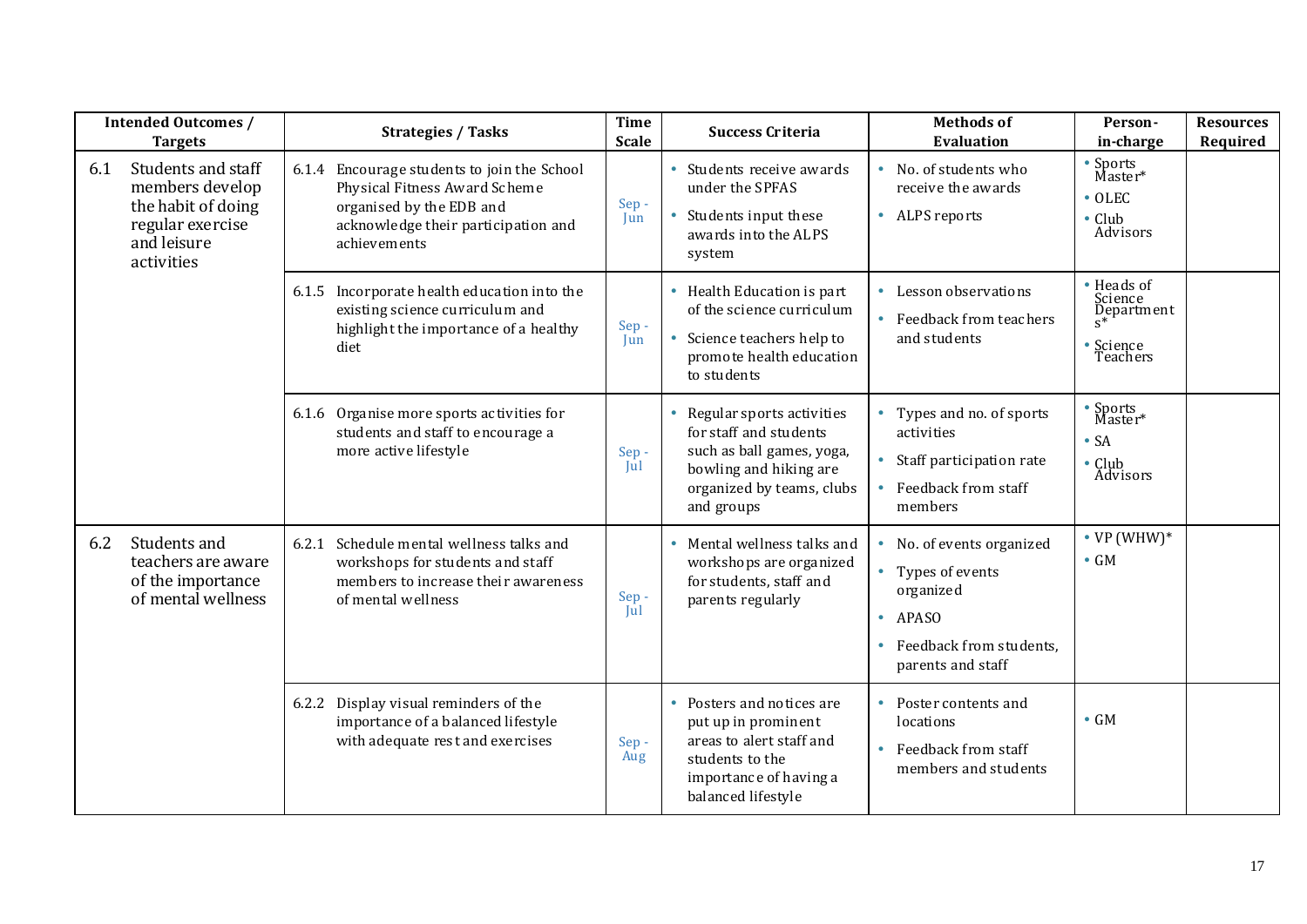|     | <b>Intended Outcomes /</b><br><b>Targets</b>                                   | <b>Strategies / Tasks</b>                                                                                                                                                                    | <b>Time</b><br><b>Scale</b> | <b>Success Criteria</b>                                                                                                                                                                                                                          | <b>Methods of</b><br><b>Evaluation</b>                                                                                                               | Person-<br>in-charge                                                            | <b>Resources</b><br>Required |
|-----|--------------------------------------------------------------------------------|----------------------------------------------------------------------------------------------------------------------------------------------------------------------------------------------|-----------------------------|--------------------------------------------------------------------------------------------------------------------------------------------------------------------------------------------------------------------------------------------------|------------------------------------------------------------------------------------------------------------------------------------------------------|---------------------------------------------------------------------------------|------------------------------|
| 6.2 | Students and<br>teachers are aware<br>of the importance<br>of mental wellness  | 6.2.3 Set up a taskforce to promote mental<br>wellness                                                                                                                                       | Sep-<br>Dec                 | • A taskforce is set up to<br>provide useful mental<br>wellness tips and<br>resources for staff<br>members and students<br>once a month                                                                                                          | • No. and types of tips and<br>resources provided.<br>• Feedback from staff<br>members and students<br>• Annual plan written by<br>the taskforce     | $\cdot$ VP (WHW)*<br>$\bullet$ GM                                               |                              |
|     |                                                                                | 6.2.4 Promote respect, understanding and<br>appreciation in the workplace.                                                                                                                   | Sep-<br>Aug                 | Colleagues consistently<br>show understanding and<br>respect for others<br>• Arrange courses on<br>emotions management<br>for staff members.                                                                                                     | Feedback from teachers<br>• Staff appraisal                                                                                                          | $\bullet$ SMT*<br>$\cdot$ HODs<br>$\bullet$ Team<br>Convenors<br>• All Teachers |                              |
| 6.3 | Students and staff<br>are aware of the<br>importance of<br>spiritual wellbeing | 6.3.1 Incorporate or strengthen in the<br>curriculum the teaching and learning<br>of biblical figures who were able to<br>experience inner contentment<br>through their experiences with God | Sep-<br>Jun                 | Students participate in<br>the activities and are<br>inspired                                                                                                                                                                                    | Feedback from students<br>and observations from<br>teachers<br>Revised schemes of work<br>$\bullet$<br>and teaching content                          | $\cdot$ CC<br>$\bullet$ HoD (R.S.)                                              |                              |
|     |                                                                                | Display visual reminders of the<br>6.3.2<br>importance of establishing a close<br>relationship with God                                                                                      | Sep-<br>Jun                 | • The meaning of the<br>Mosaic Mural Wall is<br>explained to students<br>Posters and notices are<br>$\bullet$<br>put in prominent areas to<br>remind students and staff<br>of the importance of<br>establishing a close<br>relationship with God | Feedback from students<br>$\bullet$<br>Revised schemes of work<br>$\bullet$<br>and teaching content<br>Poster contents and<br>$\bullet$<br>locations | $\cdot$ CC<br>$\bullet$ HoD (R.S.)                                              |                              |
|     |                                                                                | Encourage students to live a life of<br>6.3.3<br>faith, hope and love in various<br>religious activities                                                                                     | Sep-<br>Jun                 | • No. of students who<br>participate in gospel<br>activities                                                                                                                                                                                     | Feedback from students<br>$\bullet$<br>and observations from<br>teachers                                                                             | $\cdot$ CC<br>$\bullet$ HoD (R.S.)                                              |                              |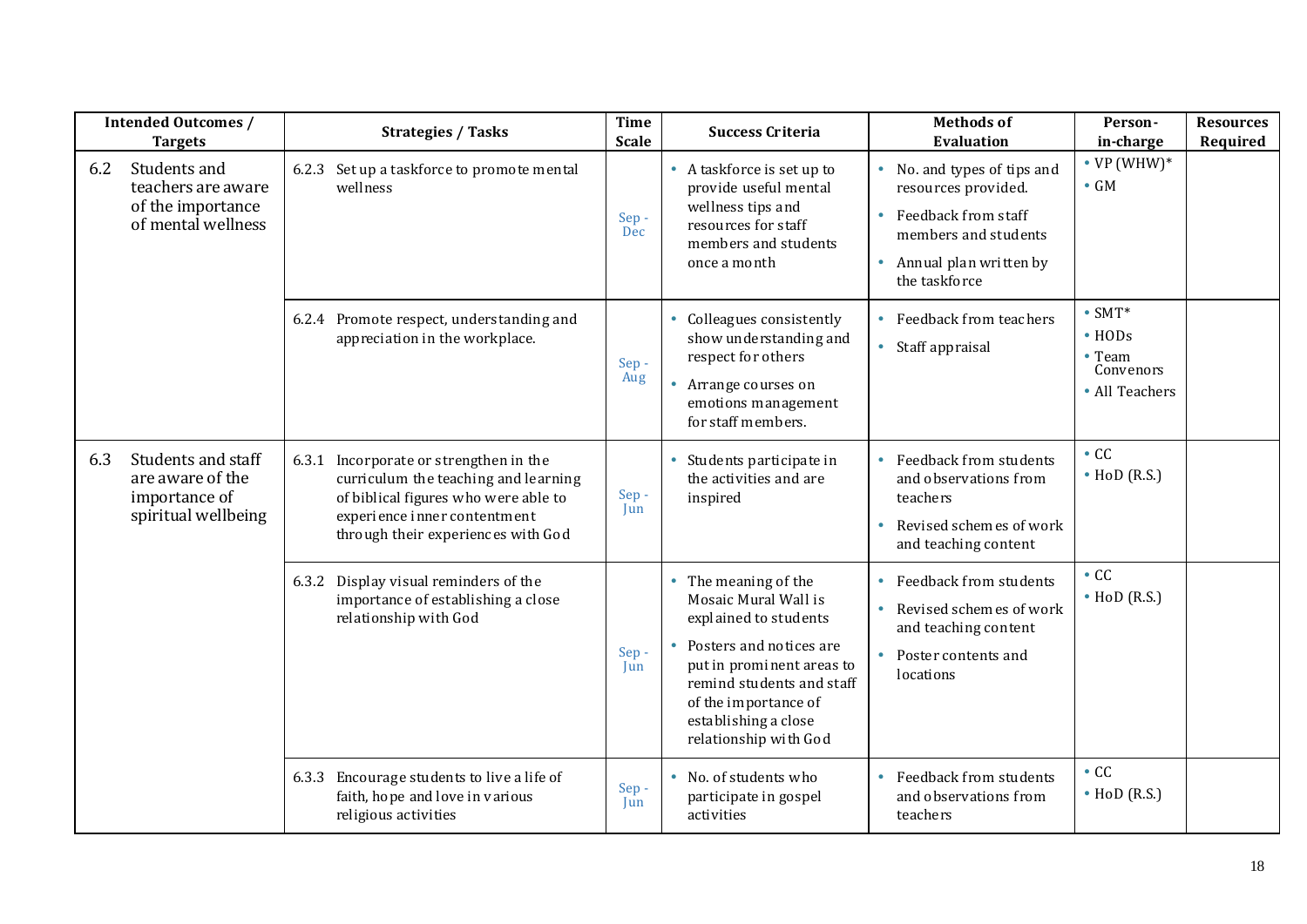|     | <b>Intended Outcomes /</b><br><b>Targets</b>                      | <b>Strategies / Tasks</b>                                                                               | <b>Time</b><br><b>Scale</b> | <b>Success Criteria</b>                                                                                                                                                                                              | <b>Methods of</b><br><b>Evaluation</b>                                                                                 | Person-<br>in-charge                                                                         | <b>Resources</b><br>Required |
|-----|-------------------------------------------------------------------|---------------------------------------------------------------------------------------------------------|-----------------------------|----------------------------------------------------------------------------------------------------------------------------------------------------------------------------------------------------------------------|------------------------------------------------------------------------------------------------------------------------|----------------------------------------------------------------------------------------------|------------------------------|
| 6.4 | Students and staff<br>members are<br>committed to green<br>living | 6.4.1 Adopt a whole school approach to<br>promoting and enforcing the Green<br>Policy                   | Sep-<br>Aug                 | Stakeholders follow the<br>green policy strictly<br>Contents of the Green<br>Policy are sent to<br>students and staff<br>members once a month<br>Departments, teams and<br>clubs follow the Green<br>Policy strictly | Feedback from students<br>and staff members<br>Questionnaires<br>$\bullet$<br>Annual plans and<br>۰<br>meeting minutes | • $VP$ (WHW)*<br>$\bullet$ HoDs<br>$\bullet$ Team<br>Convenors<br>$\bullet$ Club<br>Advisors |                              |
|     |                                                                   | Schedule green education<br>6.4.2<br>programmes in an organized way                                     | Sep-<br>Aug                 | Students and staff<br>members support green<br>education programmes<br>such as Organic Farm,<br>Green Monday, Green<br>Week, No Plastic Days,<br>and Vegetarian Day                                                  | Feedback from students<br>and staff members<br>• Questionnaires<br>Annual plans and<br>meeting minutes                 | • $VP$ (WHW)*<br>$\bullet$ HoDs<br>$\bullet$ Team<br>Convenors<br>• Club<br>Advisors         |                              |
|     |                                                                   | Collaborate with external bodies to<br>6.4.3<br>carry out a comprehensive green<br>audit for the school | Sep-<br>Aug                 | <b>BEAM Society Limited</b><br>and the EMSD provide<br>green education<br>programmes and school<br>green audit reports<br>Recommendations in the<br>audit report are followed<br>and improvements are<br>shown       | • Audit report<br>• No. and types of green<br>facilities installed                                                     | • $VP$ (WHW)*<br>• Project<br>Manager<br>$^{\bullet}$ Clerk of Works                         |                              |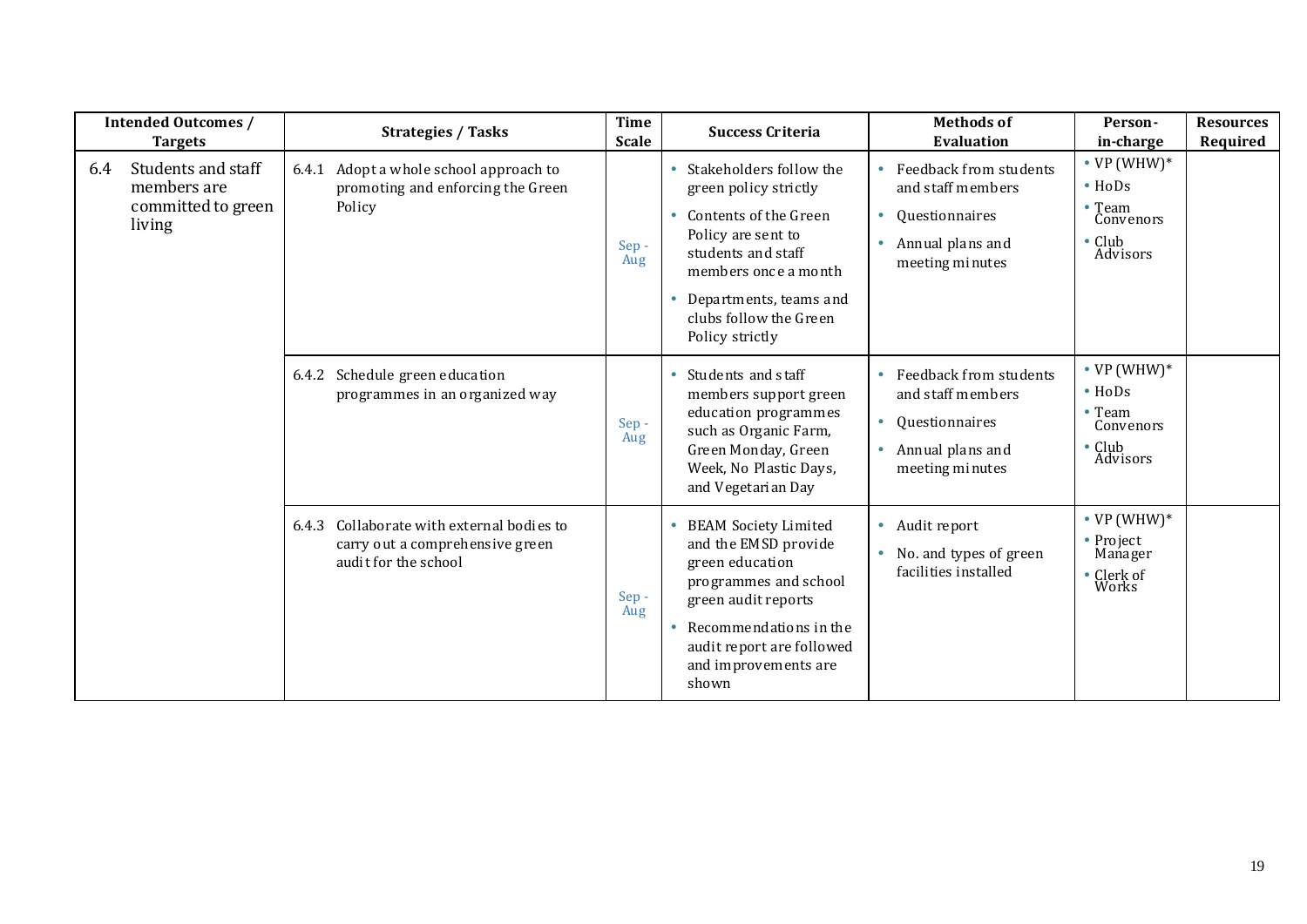| <b>Intended Outcomes /</b><br><b>Targets</b>                             | <b>Strategies / Tasks</b>                | <b>Time</b><br><b>Scale</b> | <b>Success Criteria</b>                                                                                                                                                                                                                                                                                          | <b>Methods of</b><br><b>Evaluation</b>                                                                                                                                        | Person-<br>in-charge                                                                                            | <b>Resources</b><br>Required |
|--------------------------------------------------------------------------|------------------------------------------|-----------------------------|------------------------------------------------------------------------------------------------------------------------------------------------------------------------------------------------------------------------------------------------------------------------------------------------------------------|-------------------------------------------------------------------------------------------------------------------------------------------------------------------------------|-----------------------------------------------------------------------------------------------------------------|------------------------------|
| Students and staff<br>6.4<br>members are<br>committed to green<br>living | 6.4.4 Improve campus facilities          | Sep-<br>Aug                 | Staff and students<br>appreciate the new<br>campus facilities that can<br>promote green living<br>such as installing more<br>solar panels, retrofitting<br>LED lights with sensors<br>and water-saving sensors<br>and putting more plants<br>in different areas of the<br>campus to promote green<br>living      | Feedback from students<br>and teachers<br>Questionnaires<br>Consumption of water,<br>gas, paper and electricity<br>of the school                                              | • $VP$ (WHW)*<br>• Project<br>Manger<br>• Clerk of<br>Works<br>• Finance<br>Officer<br>• Green Club<br>Advisors |                              |
|                                                                          | Organise promotional activities<br>6.4.5 | Sep-<br>Aug                 | Teachers and students<br>organize activities<br>associated with green<br>education from time to<br>time<br>Students and staff<br>members are given us eful<br>tips bi-weekly and they<br>find these tips useful<br>Role models who have<br>made contributions to<br>green education are<br>recognized or awarded | Types and no. of events<br>organized<br>Questionnaires and<br>interviews<br>Feedback from teachers<br>and students<br>No. of awards given to<br>students and staff<br>members | • Green Club<br>Advisors*<br>$\bullet$ HoDs<br>• Team<br>Convenors<br>$\bullet$ Club<br>Advisors                |                              |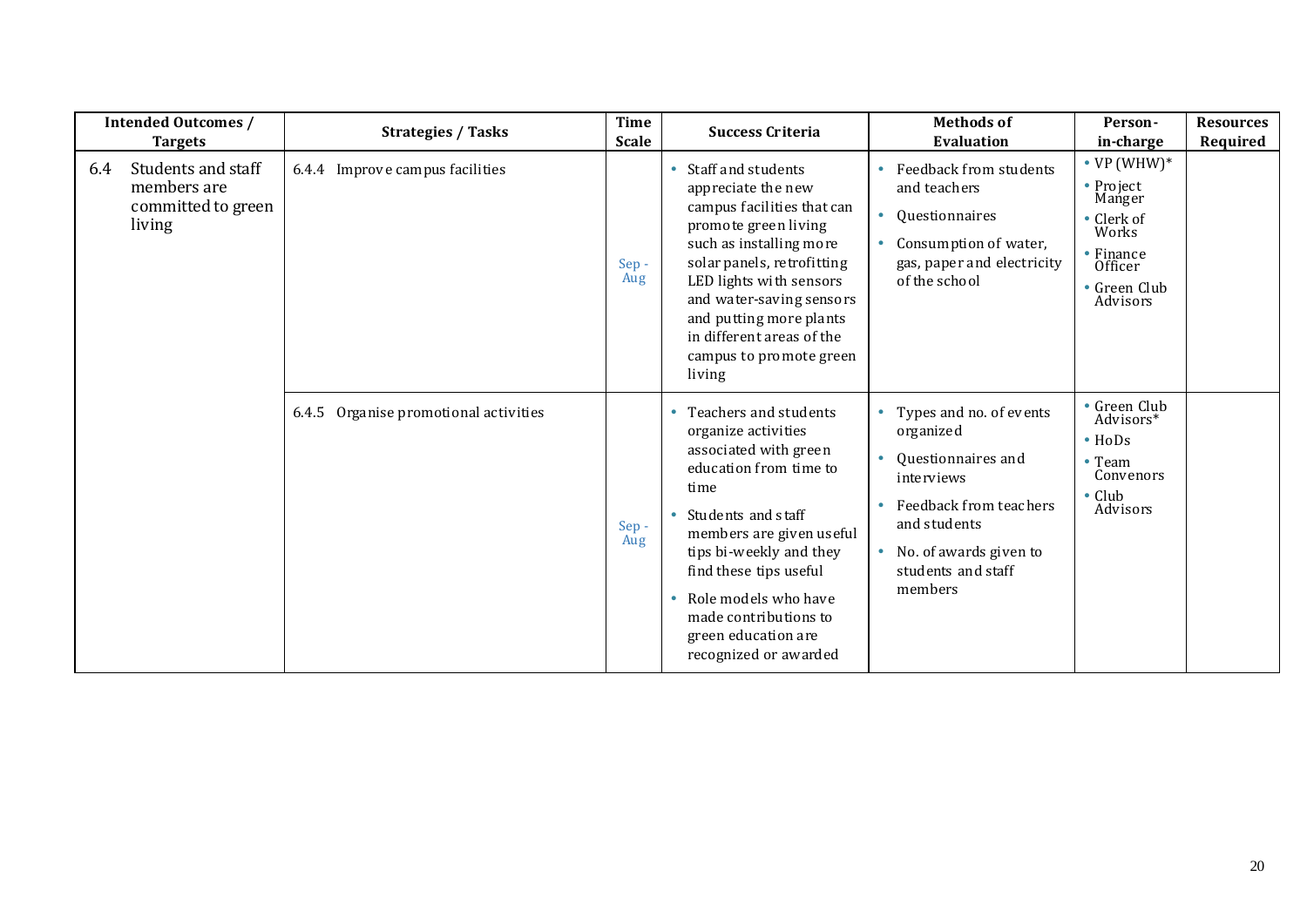| <b>Intended Outcomes /</b><br><b>Targets</b>                             | <b>Strategies / Tasks</b>                                                                        | <b>Time</b><br><b>Scale</b> | <b>Success Criteria</b>                                                                                                                                                                                                                                    | <b>Methods of</b><br>Evaluation                                                                         | Person-<br>in-charge                                          | <b>Resources</b><br>Required |
|--------------------------------------------------------------------------|--------------------------------------------------------------------------------------------------|-----------------------------|------------------------------------------------------------------------------------------------------------------------------------------------------------------------------------------------------------------------------------------------------------|---------------------------------------------------------------------------------------------------------|---------------------------------------------------------------|------------------------------|
| Students and staff<br>6.4<br>members are<br>committed to green<br>living | 6.4.6 Introduce green initiatives and revise<br>policies/practice to reduce carbon<br>footprints | Sep-<br>Aug                 | Green initiatives such as<br>the BYOD policy,<br>Learning Hub, eClass,<br>Google, use of electronic<br>music scores, e-books<br>and e-assessments are<br>used to promote green<br>education<br>Existing policies are<br>revised to promote green<br>living | Types and no. of green<br>initiatives<br>Feedback from students<br>and teachers<br>Policy items revised | • Green Club<br>Advisors*<br>$\cdot$ BYOD<br>Advisory<br>Team |                              |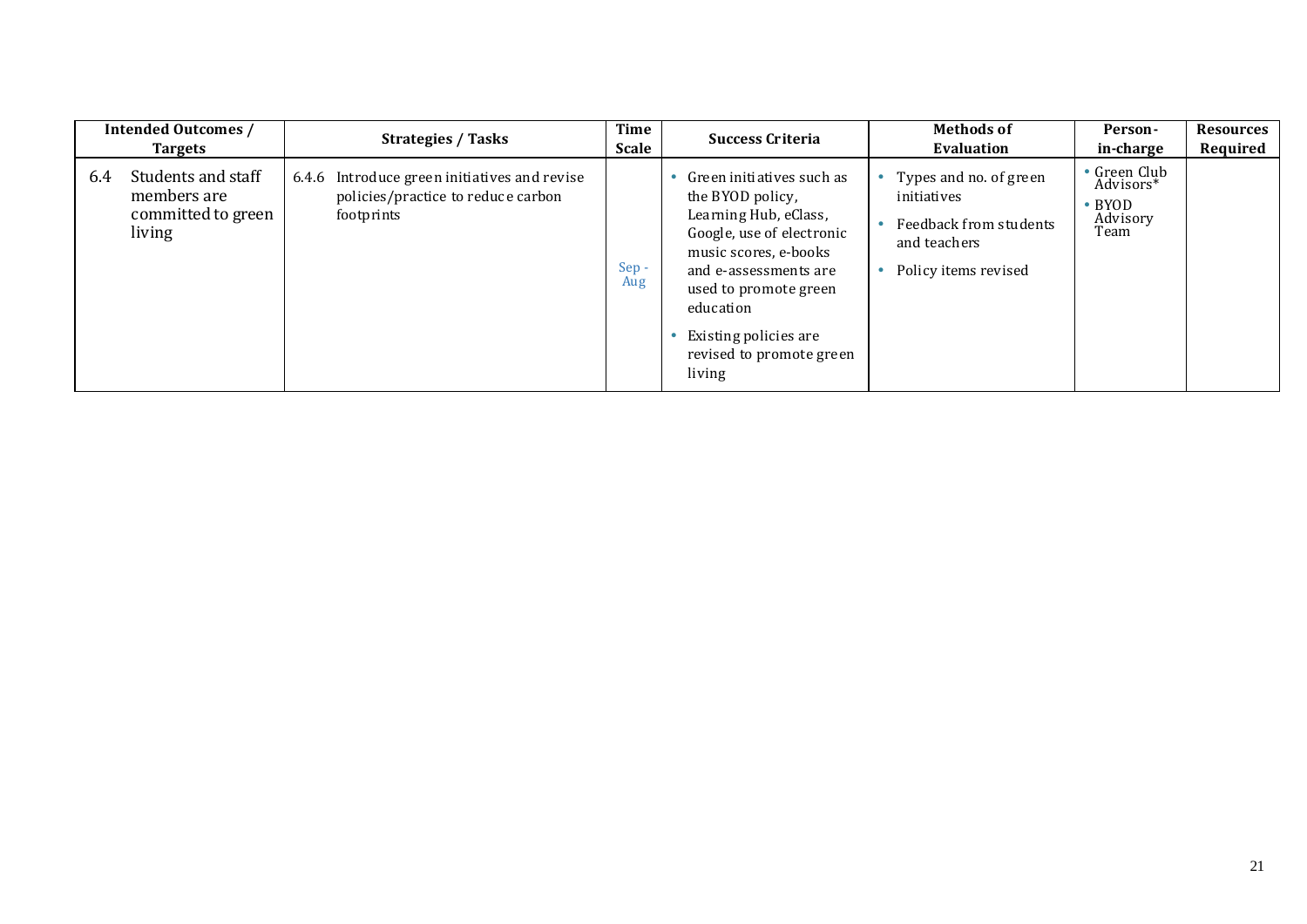## **III. WE NURTURE THE HANDS TO TURN WISDOM INTO ACTION**

#### **7. Foster a culture of collaboration**

|     | <b>Intended Outcomes /</b><br><b>Targets</b>                                          | <b>Strategies / Tasks</b>                                                                                                             | <b>Time</b><br><b>Scale</b> | <b>Success Criteria</b>                                                                           | <b>Methods of</b><br>Evaluation                                                                                      | Person-<br>in-charge                                                                     | <b>Resources</b><br>Required |
|-----|---------------------------------------------------------------------------------------|---------------------------------------------------------------------------------------------------------------------------------------|-----------------------------|---------------------------------------------------------------------------------------------------|----------------------------------------------------------------------------------------------------------------------|------------------------------------------------------------------------------------------|------------------------------|
| 7.1 | More alumni and<br>parents are willing<br>to use their<br>expertise to<br>support the | Organize more parents' evenings /<br>7.1.1<br>informal tea gatherings to facilitate<br>interaction between parents and the<br>College | Sep-<br>Apr                 | More parents' evenings /<br>informal tea gatherings                                               | Parents' evenings / tea<br>gatherings organised<br>Feedback from parents<br>٠                                        | • $VP(WHW)*$<br>$\bullet$ PTA                                                            |                              |
|     | development of the<br>College                                                         | Involve alumni and parents in our<br>7.1.2<br>internship / job shadowing<br>programme                                                 | $ ul -$<br>Aug              | • At least 5 alumni and<br>parents are involved in<br>our internship / job<br>shadowing programme | Internship / job<br>shadowing programme<br>arranged<br>Feedback from alumni<br>and parents<br>Feedback from students | • $VP(WHW)^*$<br>$\bullet$ AVP (CLW)<br>$\bullet$ CM<br>$\bullet$ SPCAA<br>$\bullet$ PTA |                              |
|     |                                                                                       | Invite more alumni and parents to<br>7.1.3<br>give talks / run workshops on topics<br>of interest or about their careers              | Sep-<br> u                  | More alumni and parents<br>$\bullet$<br>give talks / run<br>workshops                             | Number of<br>talks/workshops<br>organised                                                                            | • $VP(WHW)^*$<br>$\bullet$ SPCAA<br>$\bullet$ PTA                                        |                              |
|     |                                                                                       | 7.1.4 Invite alumni to be honorary advisors<br>of school clubs and societies                                                          | Sep-<br>Aug                 | • At least 5 alumni are the<br>honorary advisors of<br>school clubs and societies                 | List of advisors of school<br>clubs and societies                                                                    | • $VP(WHW)^*$<br>$\bullet$ AVP (CLW)<br>$\bullet$ SA<br>$\cdot$ CLPO                     |                              |
|     |                                                                                       | Invite alumni to be co-advisors to<br>7.1.5<br>coach students for projects and<br>competitions                                        | Sep-<br>Aug                 | • At least 5 alumni are the<br>co-advisors to coach<br>students for projects and<br>competitions  | Projects/Competitions<br>organised with alumni as<br>co-advisors<br>Feedback from alumni                             | • $VP(WHW)^*$<br>$\bullet$ AVP (CLW)<br>$\bullet$ SA<br>$\cdot$ CLPO                     |                              |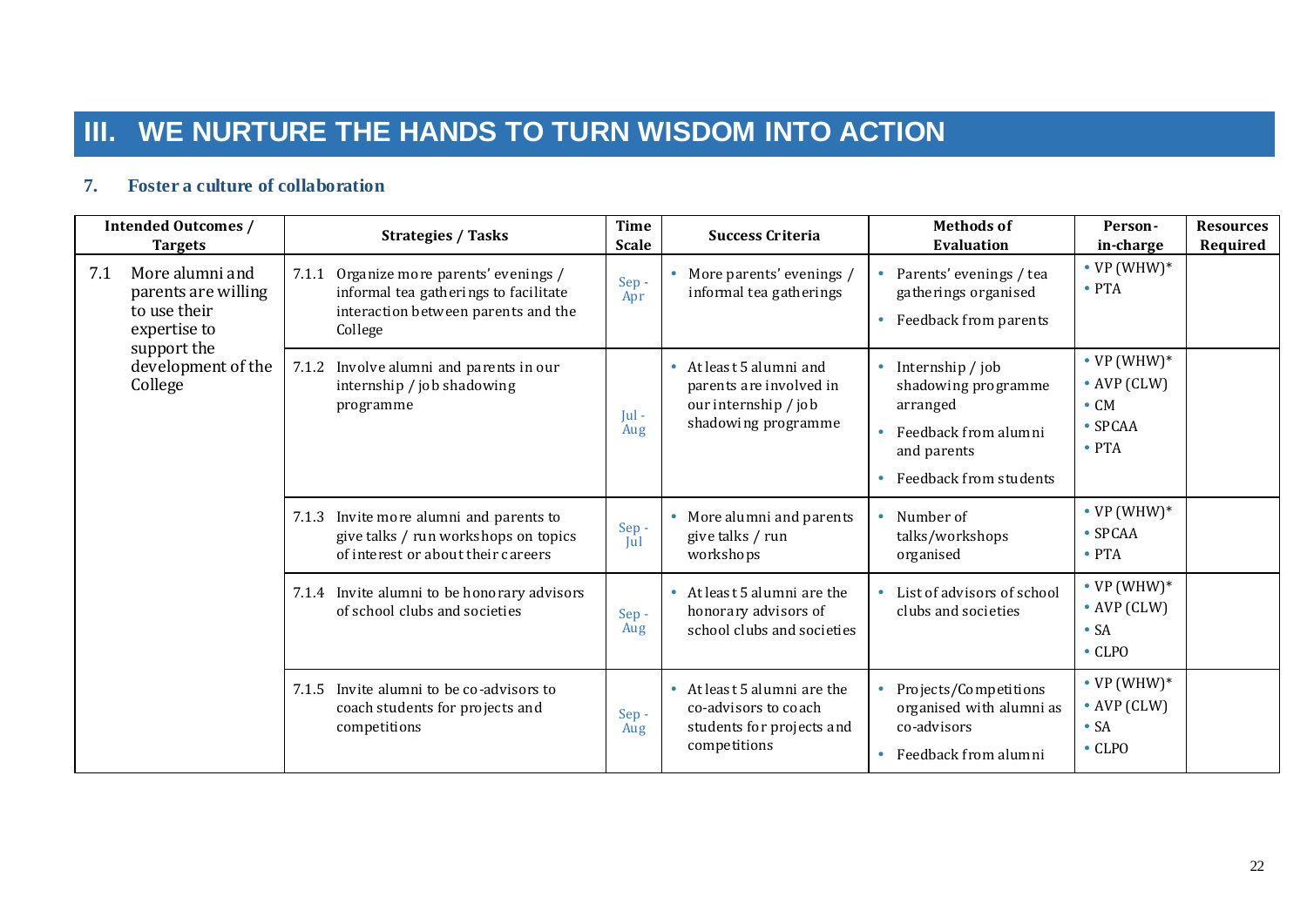| <b>Intended Outcomes /</b><br><b>Targets</b>                                   | <b>Strategies / Tasks</b>                                                                                                                  | <b>Time</b><br><b>Scale</b> | <b>Success Criteria</b>                                                                               | <b>Methods of</b><br><b>Evaluation</b>                                                                                                                                                                                       | Person-<br>in-charge                                                        | <b>Resources</b><br>Required |
|--------------------------------------------------------------------------------|--------------------------------------------------------------------------------------------------------------------------------------------|-----------------------------|-------------------------------------------------------------------------------------------------------|------------------------------------------------------------------------------------------------------------------------------------------------------------------------------------------------------------------------------|-----------------------------------------------------------------------------|------------------------------|
| 7.2<br>There are more<br>student-teacher<br>and student-parent<br>interactions | 7.2.1 Invite parents to participate in service<br>learning programmes organised by<br>the OLE team with their son/ward                     | Sep-<br>Aug                 | • Parents participate in<br>service learning<br>programmes with their<br>son/ward                     | Service learning<br>programmes organised<br>Feedback from parents<br>and students<br>Feedback from teachers                                                                                                                  | $\bullet$ OLEC*<br>$\bullet$ PTA                                            |                              |
|                                                                                | Organise more student-parent-<br>7.2.2<br>teacher sports events and team-<br>building activities                                           | Sep-<br>Apr                 | • More student-parent-<br>teacher sports events and<br>team-building activities<br>are organised      | Number of student-<br>parent-teacher sports<br>events and team-building<br>activities organised<br>Observation by teachers<br>Number of teachers,<br>parents and students<br>joined<br>Feedback from parents<br>and students | Sports<br>Master*<br>$\bullet$ PTA                                          |                              |
|                                                                                | 7.2.3 Organise lunch gatherings between<br>the Principal (and/or SMT) and<br>students                                                      | Sep-<br>Apr                 | • Lunch gatherings<br>between the Principal<br>and students are<br>organised at least once a<br>month | Lunch gatherings<br>between the Principal<br>(and/or SMT) and<br>students organised<br>Number of students<br>attended<br>Feedback from students                                                                              | $\bullet$ SMT*<br>$\bullet$ Form<br>Teachers<br>$\bullet$ Team<br>Convenors |                              |
|                                                                                | 7.2.4 Relocate and redesign the 9/F and<br>10/F staff rooms for better<br>connectivity between teachers and<br>students and among teachers | Sep-<br>Aug                 | • 9/F and 10/F staff rooms<br>are relocated and<br>redesigned                                         | Feedback from teachers<br>and students                                                                                                                                                                                       | • Project<br>Manager*<br>Staff room<br>representati<br>ves                  | Foundation                   |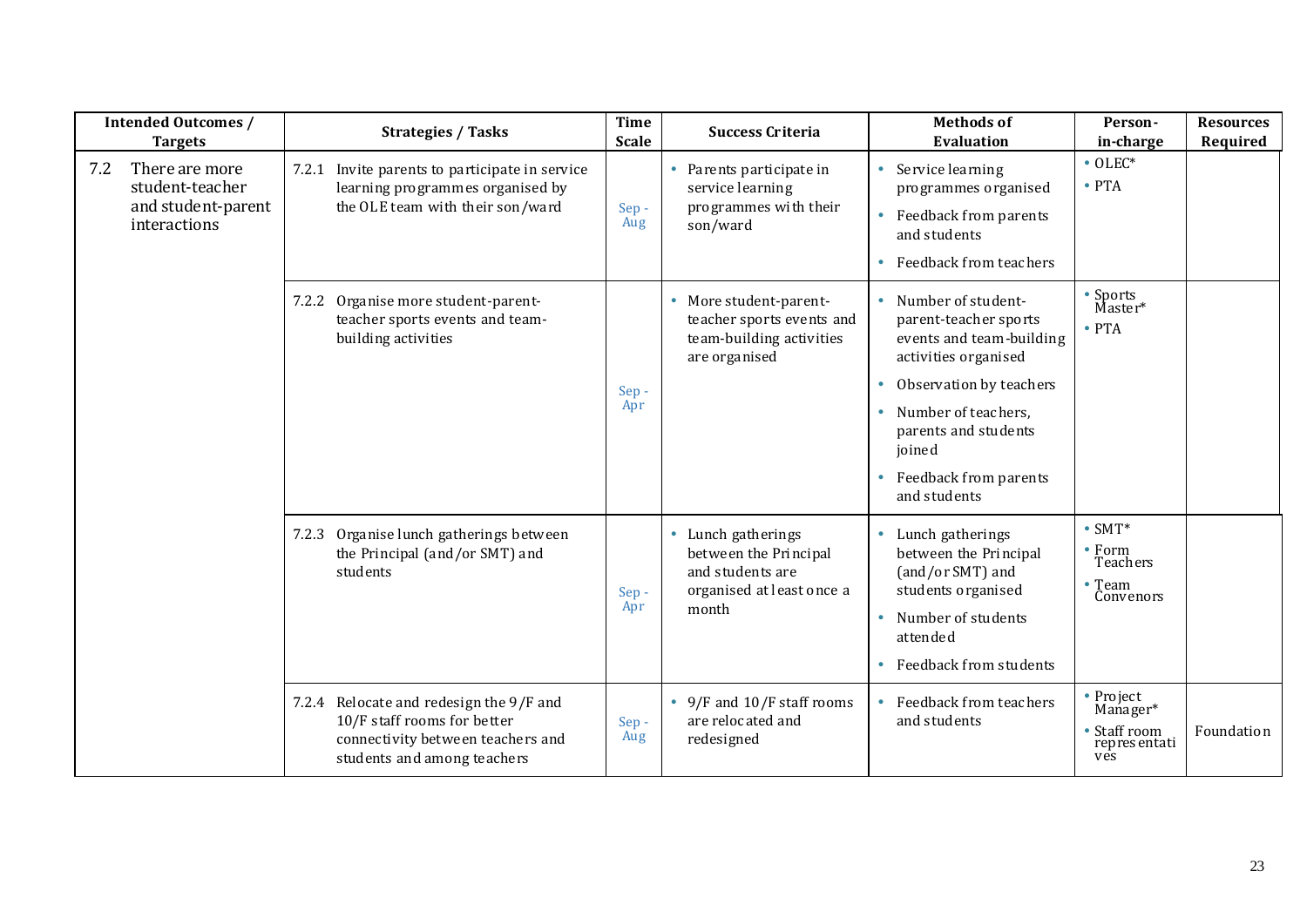| <b>Intended Outcomes /</b><br><b>Targets</b>                            | <b>Strategies / Tasks</b>                                                                                      | Time<br><b>Scale</b> | <b>Success Criteria</b>                                                                         | Methods of<br>Evaluation               | Person-<br>in-charge | Resources<br>Required |
|-------------------------------------------------------------------------|----------------------------------------------------------------------------------------------------------------|----------------------|-------------------------------------------------------------------------------------------------|----------------------------------------|----------------------|-----------------------|
| There are more<br>student-teacher<br>and student-parent<br>interactions | Create space or discussion rooms for<br>7.2.5<br>teachers and students to facilitate<br>interaction among them | Sep-<br>Aug          | Discussion rooms are<br>built to facilitate the<br>interaction between<br>teachers and students | Feedback from teachers<br>and students | Project<br>Manager   | Foundation            |

#### **8. Develop cross-cultural communication competence**

|     | <b>Intended Outcomes /</b><br><b>Targets</b>                                                                                                                       | <b>Strategies / Tasks</b>                                                                                                                                                                                                                                         | <b>Time</b><br><b>Scale</b> | <b>Success Criteria</b>                                                                                                                                              | <b>Methods of</b><br><b>Evaluation</b>                                                             | Person-<br>in-charge                                                              | <b>Resources</b><br>Required             |
|-----|--------------------------------------------------------------------------------------------------------------------------------------------------------------------|-------------------------------------------------------------------------------------------------------------------------------------------------------------------------------------------------------------------------------------------------------------------|-----------------------------|----------------------------------------------------------------------------------------------------------------------------------------------------------------------|----------------------------------------------------------------------------------------------------|-----------------------------------------------------------------------------------|------------------------------------------|
| 8.1 | Students are more<br>able to make use of<br>their language<br>skills to exchange<br>ideas effectively<br>with peers and<br>adults from<br>different<br>backgrounds | Arrange activities/competitions that<br>8.1.1<br>could promote public speaking,<br>presentation and debating to<br>strengthen students' speaking skills in<br>English and Putonghua                                                                               | Sep-<br>Jun                 | • An increase of at least<br>10% in the number of<br>students who participate<br>in speaking related<br>activities, e.g. Speech<br>Festival                          | Participation record                                                                               | • AVP $(KYN)*$<br>• English<br>HoD.<br>• Chinese<br>$H_0D$                        | Entry fees,<br>if any                    |
|     |                                                                                                                                                                    | Provide a language-rich environment<br>8.1.2<br>by organising on-campus and online<br>activities with international schools in<br>Hong Kong, overseas schools and<br>mainland schools for students to use<br>both English and Putonghua in a real<br>life context | Sep-<br>Aug                 | Reconnecting with<br>$\bullet$<br>overseas partner schools<br>and establishing new<br>links for on-site or online<br>language and cultural<br>exchange opportunities | Survey on students'<br>confidence in using<br>English and Putonghua<br>for spoken<br>communication |                                                                                   | N/A                                      |
|     |                                                                                                                                                                    | 8.1.3 Enhance students' English and<br>Chinese written proficiency through<br>publications, workshops and<br>competitions                                                                                                                                         | Sep-<br>Jun                 | An increase in the<br>$\bullet$<br>number of students<br>writing for school e.g. for<br>school publications, clubs<br>and societies                                  | Survey on students'<br>confidence in using<br>English and Chinese for<br>written communication     | • AVP $(CLW)^*$<br>• English HoD<br>• Chinese<br>H <sub>0</sub> D<br>$\bullet$ SA | Entry fees,<br>if any                    |
|     |                                                                                                                                                                    | 8.1.4 Expand the Foreign Language<br>Programme in SPC Academy to<br>encourage students to learn a third<br>language                                                                                                                                               | Sep-<br>May                 | $\bullet$ An increase in the<br>number of students<br>taking foreign language<br>classes in SPC Academy                                                              | Enrolment record as<br>compared with previous<br>years                                             | • $VP(WHW)^*$<br>$\bullet$ ELC                                                    | Parents &<br>Students<br>Welfare<br>Fund |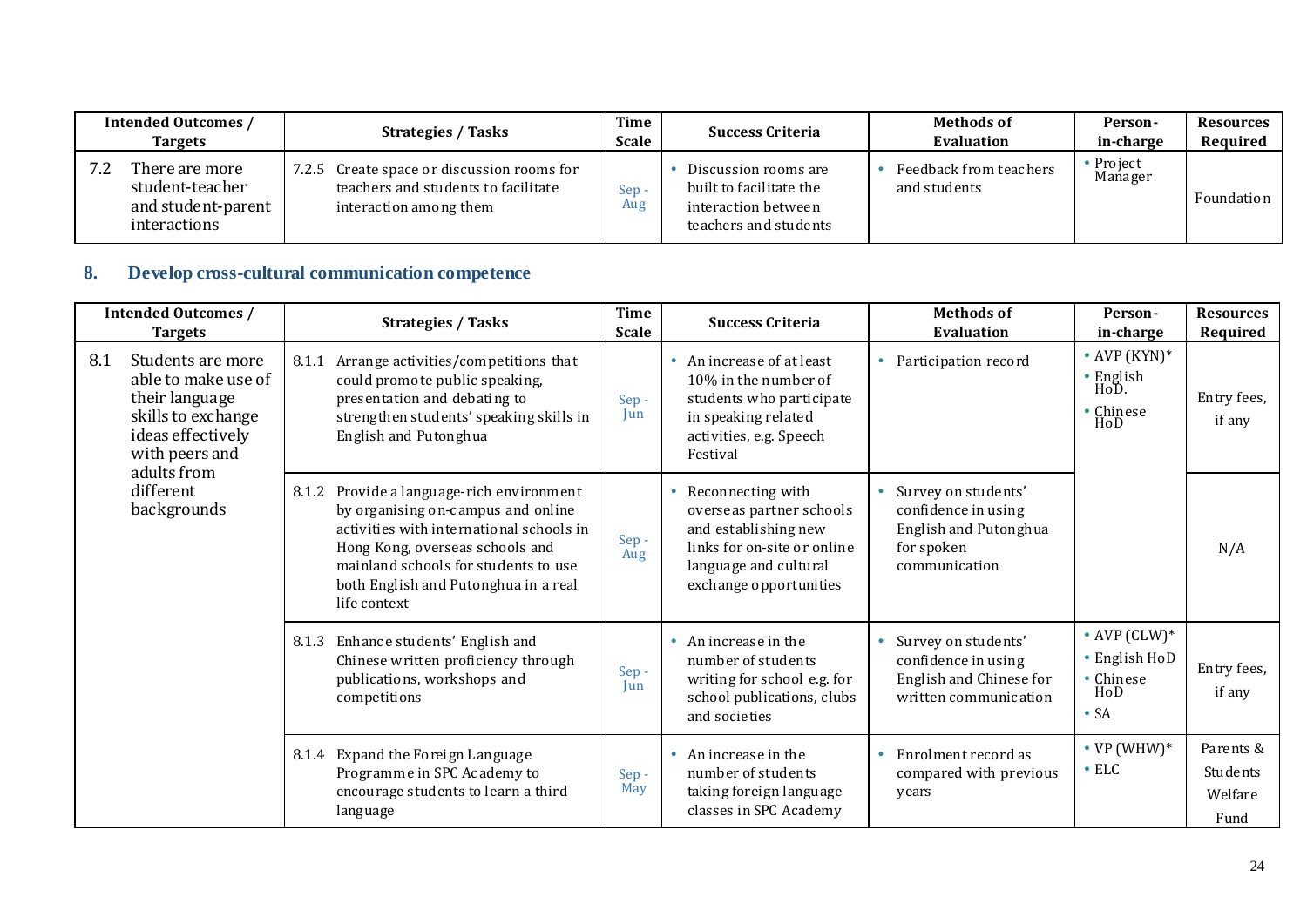## **9. Develop self-management skills**

| <b>Intended Outcomes /</b><br><b>Targets</b>                                                              | <b>Strategies / Tasks</b>                                                         | Time<br><b>Scale</b> | <b>Success Criteria</b>                                                                                                                                                                                                                                                                                              | <b>Methods of</b><br><b>Evaluation</b>                                                                                                                                             | Person-<br>in-charge                                                                               | <b>Resources</b><br>Required |
|-----------------------------------------------------------------------------------------------------------|-----------------------------------------------------------------------------------|----------------------|----------------------------------------------------------------------------------------------------------------------------------------------------------------------------------------------------------------------------------------------------------------------------------------------------------------------|------------------------------------------------------------------------------------------------------------------------------------------------------------------------------------|----------------------------------------------------------------------------------------------------|------------------------------|
| Students<br>9.1<br>demonstrate good<br>time management,<br>self-discipline and<br>financial<br>management | Equip students with skills to set short-<br>9.1.1<br>term and long-term goals     | $Sep -$<br>Jun       | • Students learn to set<br>short-term and long-term<br>goals through Life<br>Education Lessons and<br>Careers and Life Planning<br>Lessons<br>Mass programmes and<br>workshops are regularly<br>held by teams and<br>departments to enable<br>students to develop self-<br>discipline and time-<br>management skills | Times and types of<br>programmes organized<br>Annual Plans<br>Minutes of<br>Department/Team/<br>Form Teachers' meetings<br>APASO<br>Stakeholders' Survey<br>Feedback from students | • $VP(WHW)^*$<br>$\bullet$ GM<br>$\bullet$ HoDs<br>Team<br>Convenors<br>$\bullet$ Form<br>Teachers |                              |
|                                                                                                           | 9.1.2 Help students to build daily routines<br>and develop self-management skills | Sep-<br>Aug          | Students carry out<br>campus services,<br>classroom duties and<br>cleaning tasks regularly<br>Students not meeting the<br>requirements are given<br>adequate guidance and<br>support and show<br>improvements<br>afterwards                                                                                          | Feedback from students<br>and teachers<br>Duty Roster<br>No. of students receiving<br>support from teachers<br>Interview                                                           | $\bullet$ Form<br>Teachers'<br>Convenors<br>$\bullet$ Form<br>Teachers<br>$\bullet$ DM             |                              |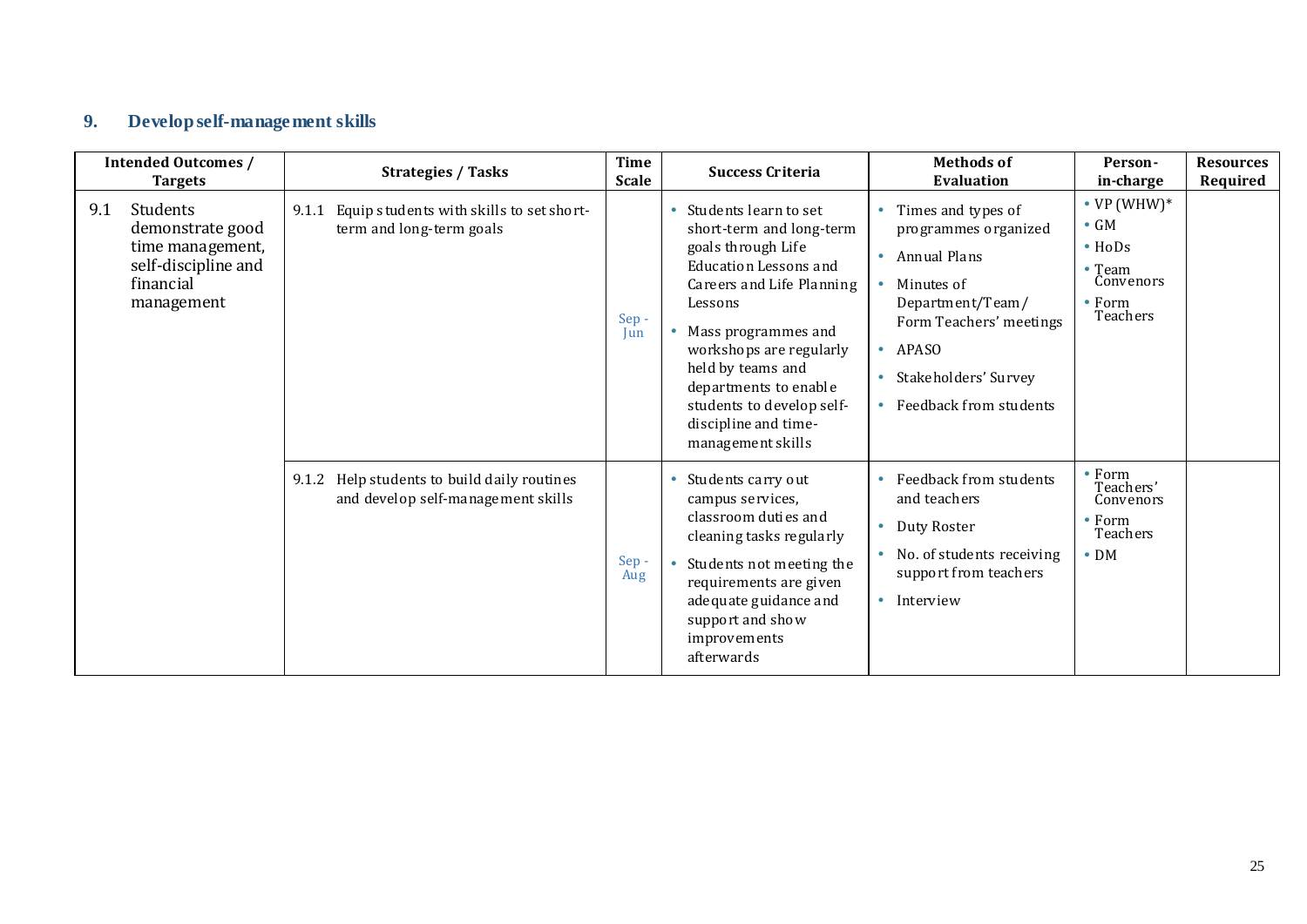| <b>Intended Outcomes /</b><br><b>Targets</b>                                                              | <b>Strategies / Tasks</b>                                                                                                             | <b>Time</b><br><b>Scale</b> | <b>Success Criteria</b>                                                                                                                                                                                                                                                                                                                                                                                     | <b>Methods of</b><br><b>Evaluation</b>                                                                                                           | Person-<br>in-charge                                                         | <b>Resources</b><br>Required |
|-----------------------------------------------------------------------------------------------------------|---------------------------------------------------------------------------------------------------------------------------------------|-----------------------------|-------------------------------------------------------------------------------------------------------------------------------------------------------------------------------------------------------------------------------------------------------------------------------------------------------------------------------------------------------------------------------------------------------------|--------------------------------------------------------------------------------------------------------------------------------------------------|------------------------------------------------------------------------------|------------------------------|
| 9.1<br>Students<br>demonstrate good<br>time management,<br>self-discipline and<br>financial<br>management | Incorporate the teaching of time<br>9.1.3<br>management skills in Form Teachers'<br>periods and/or Life Education periods             | Sep-<br>Aug                 | Form Teachers and Life<br>Education teachers teach<br>time management skills<br>regularly<br>Students submit<br>assignments on time and<br>chart their learning<br>course in an organized<br>way                                                                                                                                                                                                            | Supporting resources for<br>Form Teachers<br>Form Teachers' meeting<br>minutes<br>Feedback from teachers<br>and students<br>Conduct mark records | $\bullet$ Form<br>Teachers*<br>$\bullet$ DM<br>$\bullet$ GM<br>$\cdot$ SENCO |                              |
|                                                                                                           | 9.1.4 Develop in students an understanding<br>of the basics of financial management<br>and an appreciation for material<br>simplicity | Sep-<br>Aug                 | The basics of financial<br>$\bullet$<br>management are taught<br>in the curriculum<br>• Christian principles are<br>used to instill in students<br>an appreciation for<br>material simplicity<br>Teachers and parents are<br>$\bullet$<br>role models<br>Workshops and mass<br>$\bullet$<br>programmes are<br>regularly held for<br>students to educate them<br>about the basics of<br>financial management | Types and no. of<br>programmes organized<br>Questionnaires<br>Feedback from teachers.<br>parents and students                                    | • Economics<br>and BAFS<br>HoD*<br>$\bullet$ GM<br>$\bullet$ CC<br>• RS HoD  |                              |